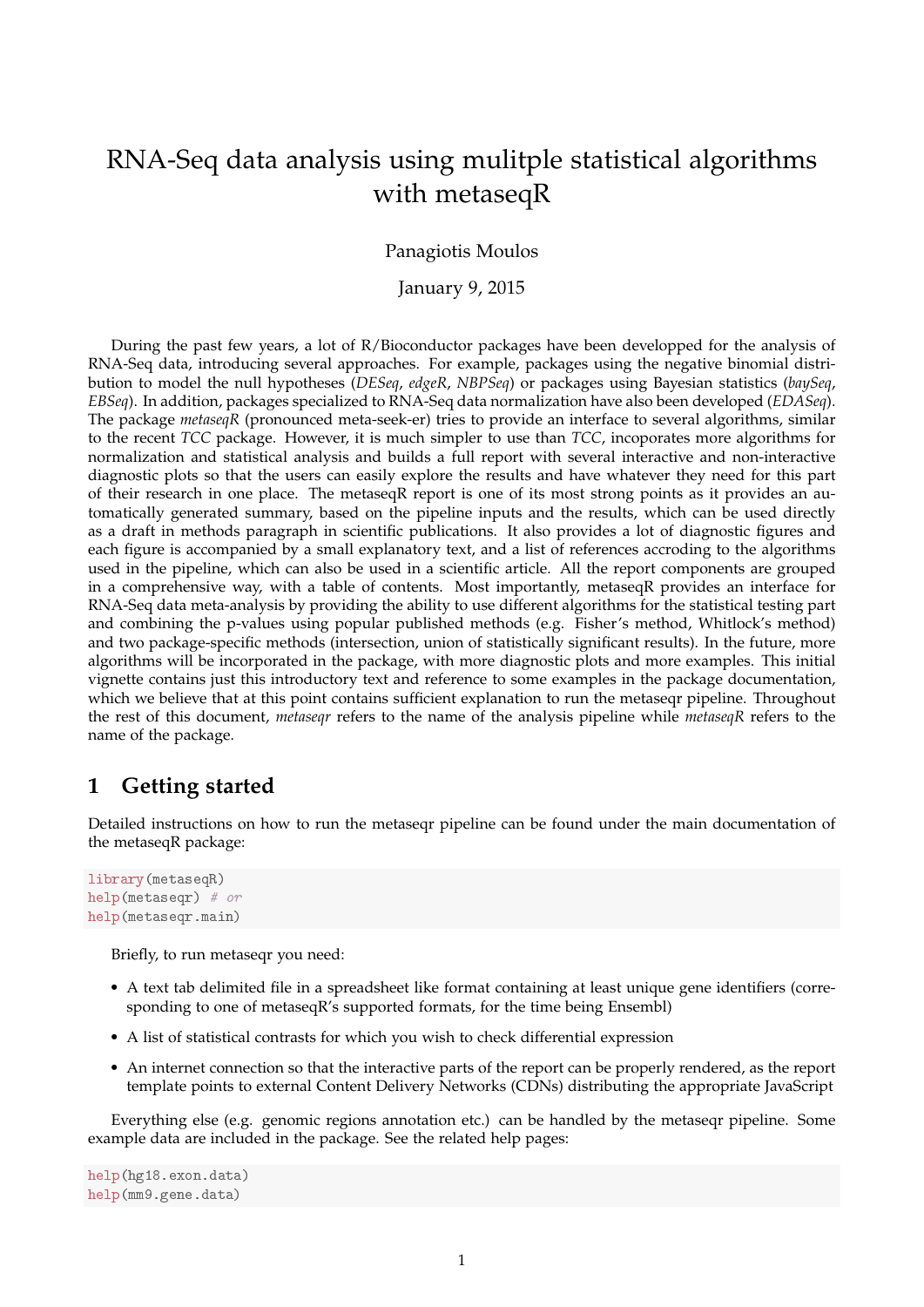# **2 Running the metaseqr pipeline**

Running a metaseqr pipeline instance is quite straightforward. Again, see the examples in the main help page. An example and the command window output follow:

```
data("mm9.gene.data",package="metaseqR")
```
head(mm9.gene.counts)

| ## |                                                             | chromosome          | start                                                     | end     |              | gene_id                                         |                |
|----|-------------------------------------------------------------|---------------------|-----------------------------------------------------------|---------|--------------|-------------------------------------------------|----------------|
| ## | ENSMUSG00000090699                                          |                     |                                                           |         |              | chr12 3023883 3025753 ENSMUSG00000090699        |                |
| ## | ENSMUSG00000092168 chr12 3082667 3087041 ENSMUSG00000092168 |                     |                                                           |         |              |                                                 |                |
| ## | ENSMUSG00000079179 chr12 3236611 3249999 ENSMUSG00000079179 |                     |                                                           |         |              |                                                 |                |
| ## | ENSMUSG00000020671 chr12 3247430 3309969 ENSMUSG00000020671 |                     |                                                           |         |              |                                                 |                |
| ## | ENSMUSG00000069181 chr12 3343816 3357153 ENSMUSG00000069181 |                     |                                                           |         |              |                                                 |                |
| ## | ENSMUSG00000020668 chr12 3365132 3406494 ENSMUSG00000020668 |                     |                                                           |         |              |                                                 |                |
| ## |                                                             |                     |                                                           |         |              | gc_content strand transcripts gene_name e14.5_1 |                |
| ## | ENSMUSG00000090699                                          | 0.4441              | $+$                                                       |         | $\mathbf{1}$ | Gm9071                                          | $\mathfrak{D}$ |
| ## | ENSMUSG00000092168 0.4649                                   |                     | $+$                                                       |         | $\mathbf{1}$ | Gm9075                                          | $\circ$        |
| ## | ENSMUSG00000079179 0.4178                                   |                     | $\sim$ 100 $\pm$                                          |         |              | 1 1700012B15Rik 838                             |                |
| ## | ENSMUSG00000020671 0.4023                                   |                     | $\mathcal{L}^{\text{max}}$ and $\mathcal{L}^{\text{max}}$ |         | $\mathbf{1}$ | Rab10                                           | 1868           |
| ## | ENSMUSG00000069181 0.4508                                   |                     | $\sim 10^{11}$ m $^{-1}$                                  |         | $\sim$ 1     | Gm17681                                         | 15             |
| ## | ENSMUSG00000020668                                          | 0.4756              | $+$                                                       |         | 3            | Kif3c                                           | 162            |
| ## |                                                             | e14.5 2 a8w 1 a8w 2 |                                                           |         |              |                                                 |                |
| ## | ENSMUSG00000090699                                          | $5 - 5$             | 11                                                        | 25      |              |                                                 |                |
| ## | ENSMUSG00000092168                                          | $\mathcal{O}$       | $\mathbf{1}$                                              | $\circ$ |              |                                                 |                |
| ## | ENSMUSG00000079179                                          | 718                 | 366<br>261                                                |         |              |                                                 |                |
| ## | ENSMUSG00000020671 2004 977                                 |                     | 807                                                       |         |              |                                                 |                |
| ## | ENSMUSG00000069181                                          | 18 14               | 28                                                        |         |              |                                                 |                |
|    | ## ENSMUSG00000020668 155 126                               |                     | 122                                                       |         |              |                                                 |                |

sample.list.mm9

## \$e14.5 ## [1] "e14.5\_1" "e14.5\_2" ## ## \$adult\_8\_weeks ## [1] "a8w\_1" "a8w\_2"

```
libsize.list.mm9
```
## \$e14.5\_1 ## [1] 3102907 ## ## \$e14.5\_2 ## [1] 2067905 ## ## \$a8w\_1 ## [1] 3742059 ## ## \$a8w\_2 ## [1] 4403954

Following is a full example with the informative messages that are printed in the command window:

```
library(metaseqR)
data("mm9.gene.data",package="metaseqR")
result <- metaseqr(
counts=mm9.gene.counts,
```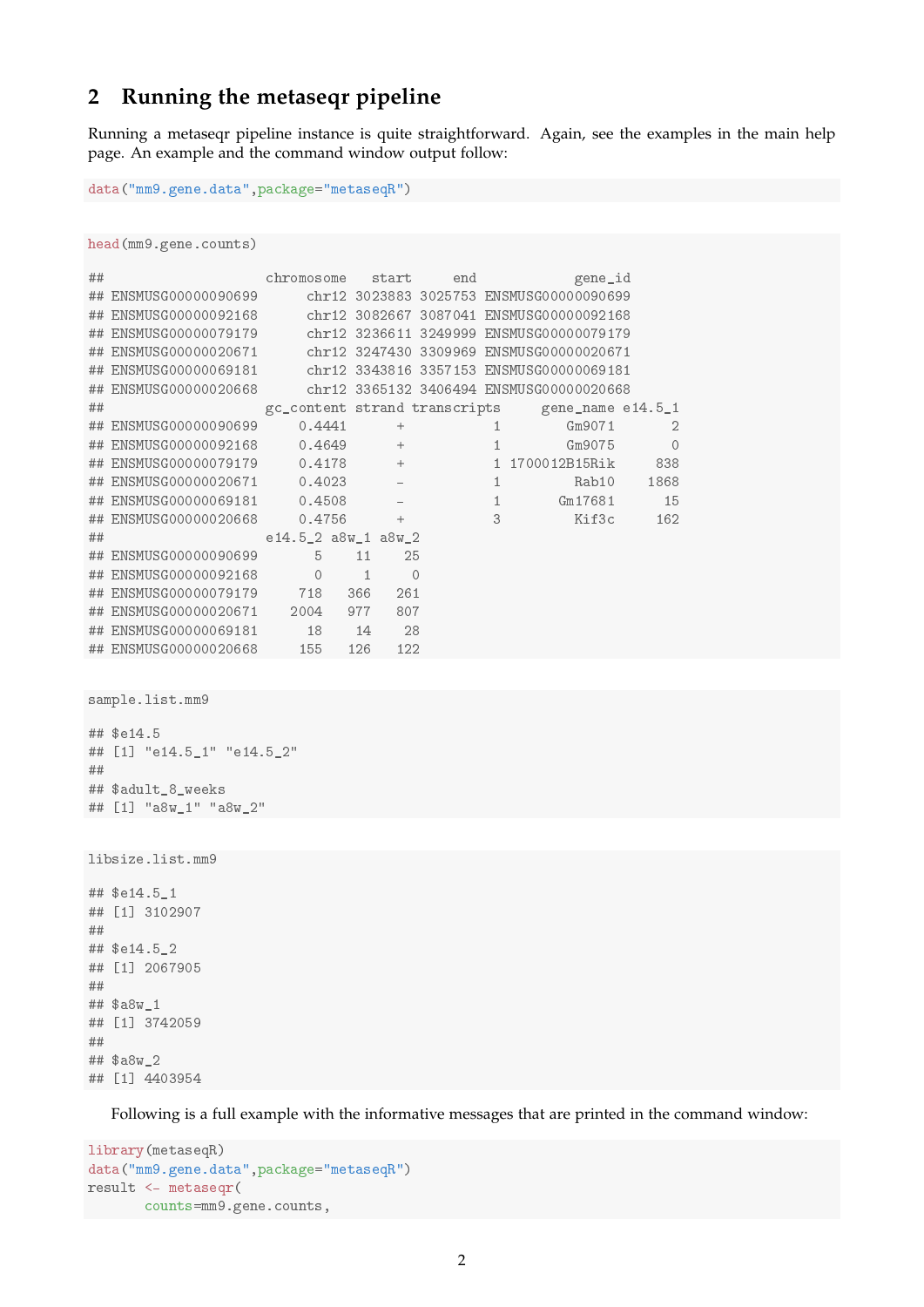```
sample.list=sample.list.mm9,
       contrast=c("e14.5_vs_adult_8_weeks"),
       libsize.list=libsize.list.mm9,
       annotation="download",
       org="mm9",
       count.type="gene",
      normalization="edger",
       statistics="edger",
      pcut=0.05,
      fig.format=c("png","pdf"),
       export.what=c("annotation","p.value","meta.p.value",
         "adj.meta.p.value","fold.change"),
       export.scale=c("natural","log2"),
       export.values="normalized",
       export.stats=c("mean","sd","cv"),
       export.where="~/metaseqr_test",
       restrict.cores=0.8,
      gene.filters=list(
            length=list(
                   length=500
             ),
             avg.reads=list(
                    average.per.bp=100,
                   quantile=0.25
            ),
             expression=list(
                   median=TRUE,
                   mean=FALSE,
                   quantile=NA,
                   known=NA,
                    custom=NA
            ),
            biotype=get.defaults("biotype.filter","mm9")
      ),
       out.list=TRUE
)
##
## 2015-01-09 20:31:01: Data processing started...
##
## Read counts file: imported custom data frame
## Conditions: e14.5, adult_8_weeks
## Samples: e14.5_1, e14.5_2, a8w_1, a8w_2
## Requested contrasts: e14.5_vs_adult_8_weeks
## Library sizes:
## e14.5_1: 3102907
## e14.5_2: 2067905
## a8w_1: 3742059
## a8w_2: 4403954
## Annotation: download
## Organism: mm9
## Reference source: ensembl
## Count type: gene
## Exon filters: min.active.exons
## min.active.exons:
## exons.per.gene: 5
## min.exons: 2
## frac: 0.2
## Gene filters: length, avg.reads, expression, biotype
## length:
## length: 500
```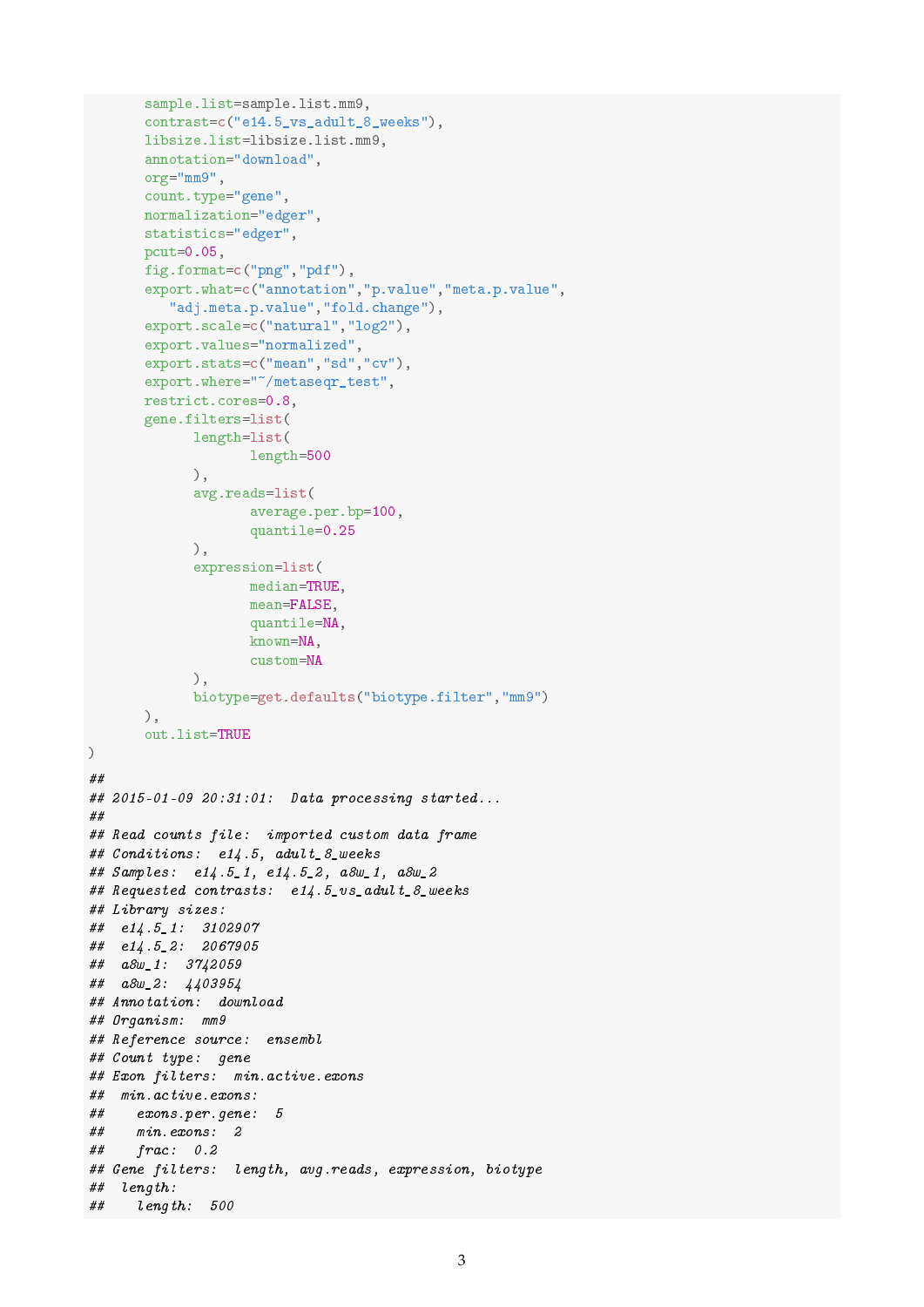## avg.reads: ## average.per.bp: 100 ## quantile: 0.25 ## expression: ## median: TRUE ## mean: FALSE ## quantile: NA known: NA ## custom: NA ## biotype: ## pseudogene: FALSE ## snRNA: FALSE ## protein\_coding: FALSE ## antisense: FALSE ## miRNA: FALSE ## lincRNA: FALSE ## snoRNA: FALSE ## processed\_transcript: FALSE ## misc\_RNA: FALSE ## rRNA: TRUE ## sense\_overlapping: FALSE ## sense\_intronic: FALSE ## polymorphic\_pseudogene: FALSE ## non\_coding: FALSE ## three\_prime\_overlapping\_ncrna: FALSE ## IG\_C\_gene: FALSE ## IG\_J\_gene: FALSE ## IG\_D\_gene: FALSE ## IG\_V\_gene: FALSE ## ncrna\_host: FALSE ## Filter application: postnorm ## Normalization algorithm: edger ## Normalization arguments: ## method: TMM ## logratioTrim: 0.3 ## sumTrim: 0.05 ## doWeighting: TRUE ##  $\textit{Acutoff:}$  -1e+10 ## p: 0.75 ## Statistical algorithm: edger ## Statistical arguments: ## edger: classic, 5, 10, movingave, NULL, grid, 11, c(-6, 6), NULL, CoxReid, 10000, NULL, auto, NULL, NULL, NULL, NULL, 0.125, NULL, auto, chisq, TRUE, FALSE, c(0.05, 0.1) ## Meta-analysis method: none ## Multiple testing correction: BH ## p-value threshold: 0.05 ## Logarithmic transformation offset: 1 ## Quality control plots: mds, biodetection, countsbio, saturation, readnoise, filtered, correl, pairwise, boxplot, gcbias, lengthbias, meandiff, meanvar, rnacomp, deheatmap, volcano, biodist ## Figure format: png, pdf ## Output directory: ~/metaseqr\_test ## Output data: annotation, p.value, meta.p.value, adj.meta.p.value, fold.change ## Output scale(s): natural, log2 ## Output values: normalized ## Downloading gene annotation for mm9... ## Saving gene model to ~/metaseqr\_test/data/gene\_model.RData ## Removing genes with zero counts in all samples... ## Normalizing with: edger ## Applying gene filter length... ## Threshold below which ignored: 500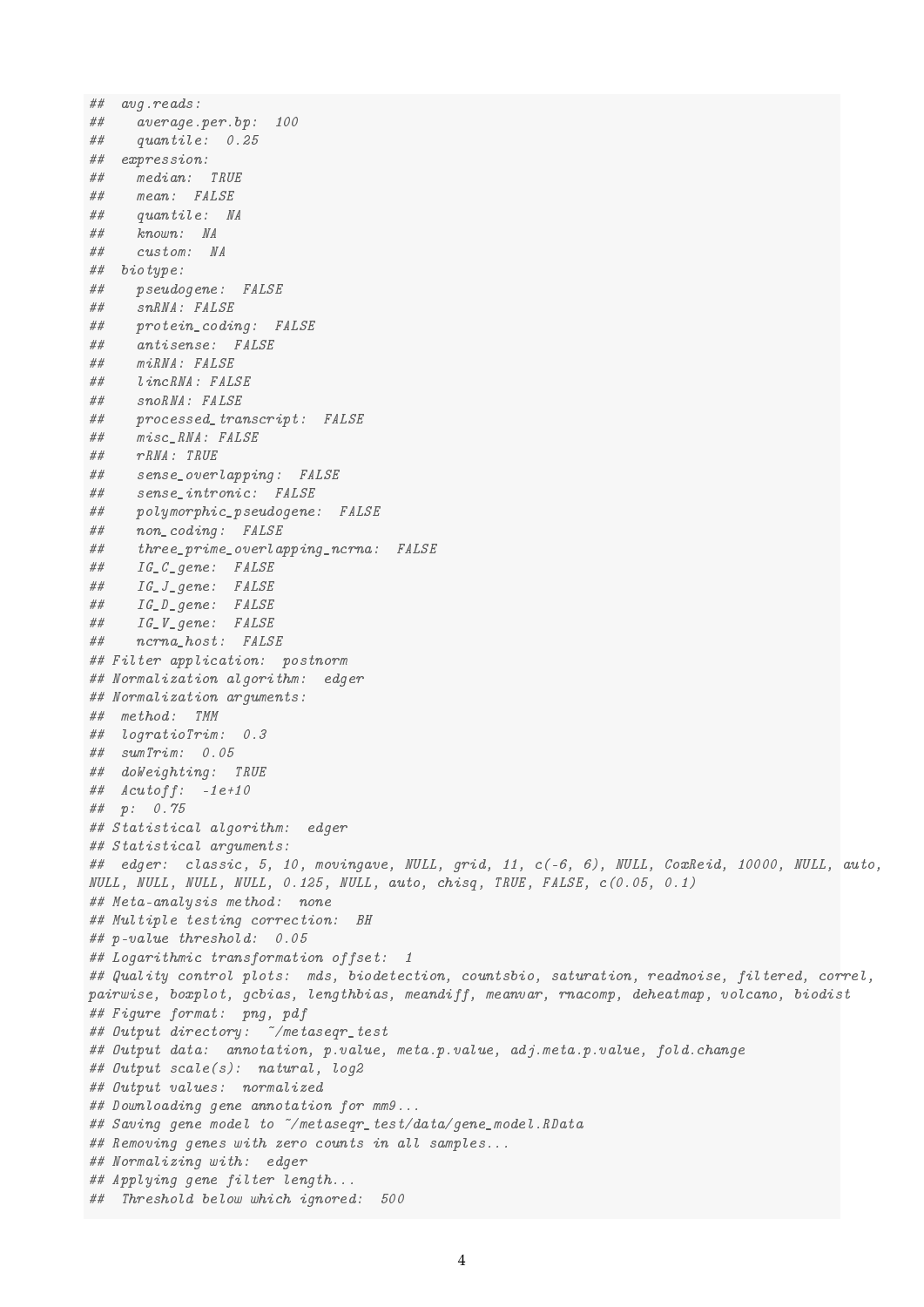```
## Applying gene filter avg.reads...
## Threshold below which ignored: 0.0659670745106788
## Applying gene filter expression...
## Threshold below which ignored: 68
## Applying gene filter biotype...
## Biotypes ignored: rRNA
## 2106 genes filtered out
## 1681 genes remain after filtering
## Running statistical tests with: edger
## Contrast: e14.5_vs_adult_8_weeks
## Contrast e14.5_vs_adult_8_weeks: found 906 genes
## Building output files...
## Contrast: e14.5_vs_adult_8_weeks
## Adding non-filtered data...
## binding annotation...
## binding p-values...
## binding natural normalized fold changes...
## binding log2 normalized fold changes...
## Writing output...
## Adding filtered data...
## binding annotation...
## binding p-values...
## binding natural normalized fold changes...
## binding log2 normalized fold changes...
## Writing output...
## Creating quality control graphs...
## Plotting in png format...
## Plotting mds...
## Plotting biodetection...
##
## Plotting countsbio...
##
## Plotting saturation...
## Plotting readnoise...
## Plotting correl...
## Plotting pairwise...
## Plotting boxplot...
## Plotting gcbias...
## Plotting lengthbias...
## Plotting meandiff...
## Plotting meanvar...
## Plotting rnacomp...
##
## Plotting boxplot...
## Plotting gcbias...
```

```
## Plotting lengthbias...
```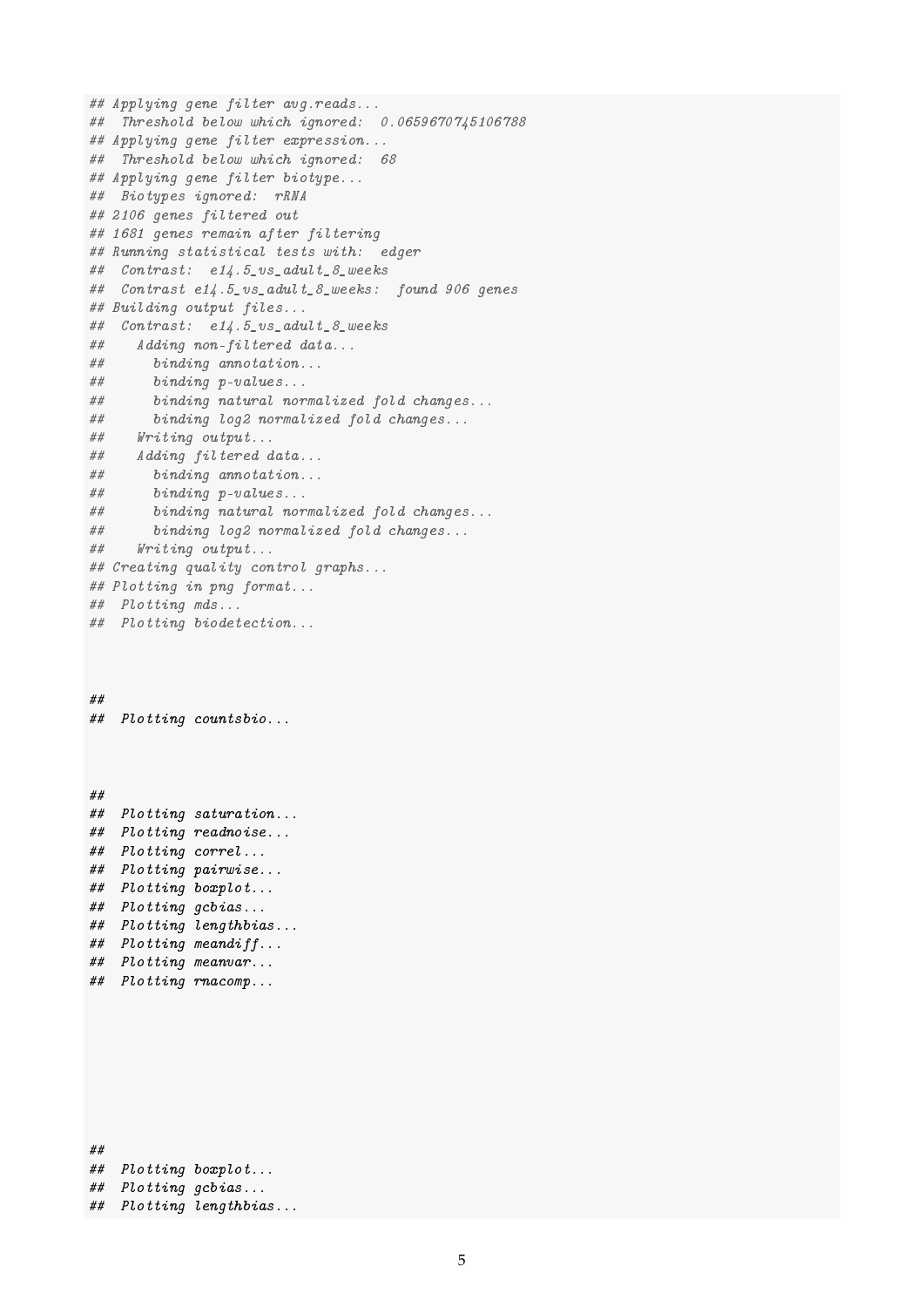```
## Plotting meandiff...
## Plotting meanvar...
## Plotting rnacomp...
##
## Plotting deheatmap...
## Contrast: e14.5_vs_adult_8_weeks
## Plotting volcano...
## Contrast: e14.5_vs_adult_8_weeks
## Plotting biodist...
## Contrast: e14.5_vs_adult_8_weeks
##
## Plotting filtered...
## Plotting in pdf format...
## Plotting mds...
## Plotting biodetection...
##
## Plotting countsbio...
##
## Plotting saturation...
## Plotting readnoise...
## Plotting correl...
## Plotting pairwise...
## Plotting boxplot...
## Plotting gcbias...
## Plotting lengthbias...
## Plotting meandiff...
## Plotting meanvar...
## Plotting rnacomp...
##
## Plotting boxplot...
## Plotting gcbias...
## Plotting lengthbias...
## Plotting meandiff...
## Plotting meanvar...
## Plotting rnacomp...
```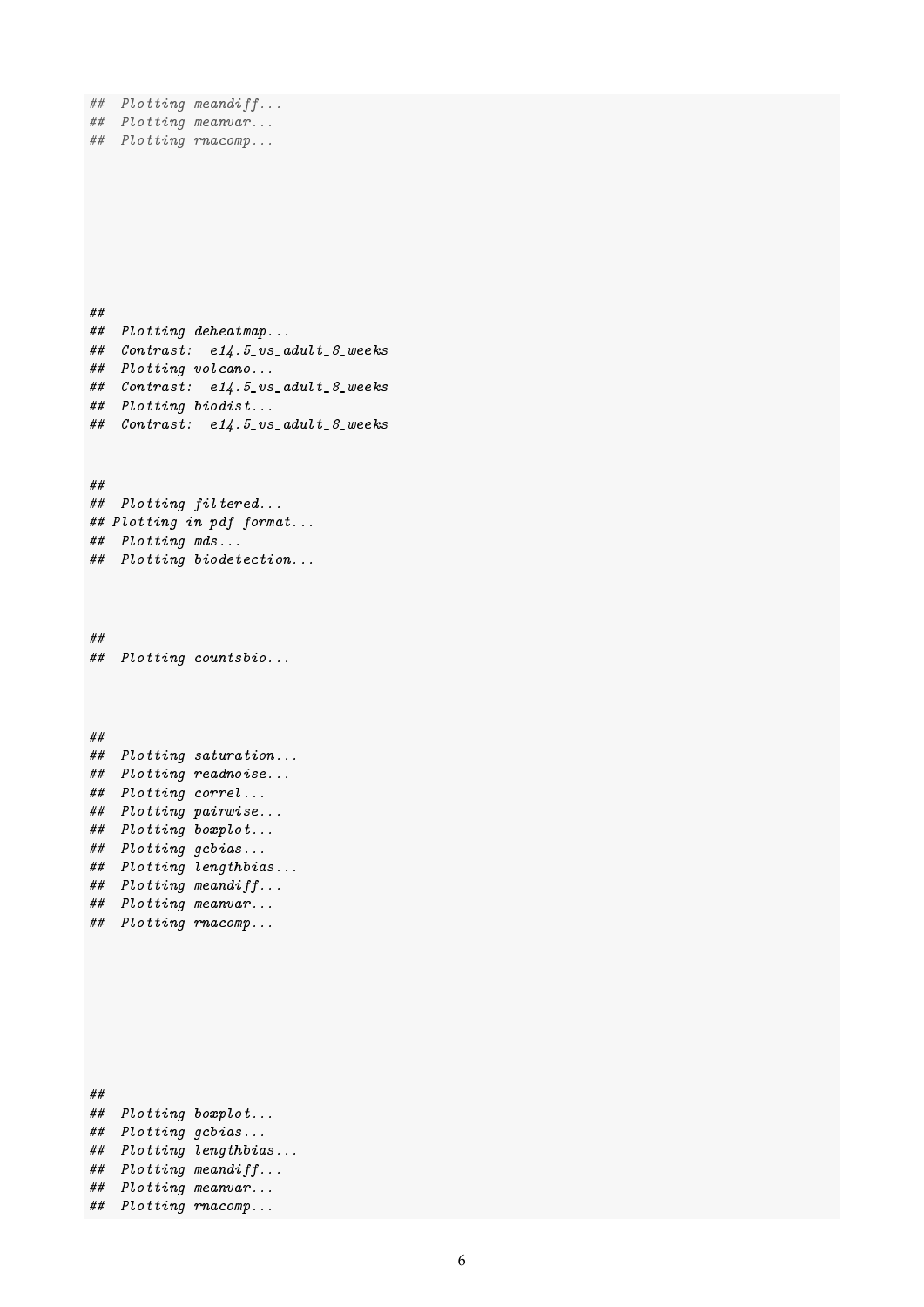```
## [1] "Reference sample is: e14.5 1"
## [1] "Confidence intervals for median of M:"
## 0.83% 99.17% Diagnostic Test
## e14.5_2 "0.338128778907005" "0.338128778907005" "FAILED"
## a8w_1 "-1.08571451024278" "-0.919761155497175" "FAILED"
## a8w_2 "-0.957375595049374" "-0.808649511996693" "FAILED"
## [1] "Diagnostic test: FAILED. Normalization is required to correct this bias."
##
## Plotting deheatmap...
## Contrast: e14.5_vs_adult_8_weeks
## Plotting volcano...
## Contrast: e14.5_vs_adult_8_weeks
## Plotting biodist...
## Contrast: e14.5_vs_adult_8_weeks
## [1] "775 differentially expressed features"
##
## Plotting filtered...
## Creating HTML report...
## Compressing figures...
##
## 2015-01-09 20:31:37: Data processing finished!
##
##
## Total processing time: 36 seconds
```
To get a glimpse on the results, run:

```
head(result[["data"]][["e14.5_vs_adult_8_weeks"]])
```

```
## chromosome start end gene_id
## ENSMUSG00000058207 chr12 105576696 105583951 ENSMUSG00000058207
## ENSMUSG00000079012 chr12 105625374 105632467 ENSMUSG00000079012
## ENSMUSG00000066361 chr12 105384592 105392080 ENSMUSG00000066361
## ENSMUSG00000091553 chr12 105427727 105431136 ENSMUSG00000091553
## ENSMUSG00000074207 chr3 137923955 137953662 ENSMUSG00000074207
## ENSMUSG00000089635 chr3 137944372 137969986 ENSMUSG00000089635
## \text{gc\_content strand} gene_name biotype<br>## ENSMUSG00000058207 0.4753 + Serpina3k protein_coding
## ENSMUSG00000058207 0.4753 + Serpina3k protein_coding
                           + Serpina3m protein_coding
## ENSMUSG00000066361 0.4806 - Serpina3c protein_coding
## ENSMUSG00000091553 0.4765 - Serpina3e-ps pseudogene
## ENSMUSG00000074207 0.4102 + Adh1 protein_coding
## ENSMUSG00000089635 0.4205 - Gm16559 antisense
## p-value_edger
## ENSMUSG00000058207 3.274966e-64
## ENSMUSG00000079012 4.267289e-46
## ENSMUSG00000066361 2.983346e-44
## ENSMUSG00000091553 3.103756e-43
## ENSMUSG00000074207 5.259588e-41
## ENSMUSG00000089635 8.025195e-41
## natural_normalized_fold_change_e14.5_vs_adult_8_weeks
## ENSMUSG00000058207 104862.5000
## ENSMUSG00000079012 2951.7500
## ENSMUSG00000066361 16047.5000
## ENSMUSG00000091553 1055.0000
## ENSMUSG00000074207 625.5600
## ENSMUSG00000089635 652.8095
## log2_normalized_fold_change_e14.5_vs_adult_8_weeks
## ENSMUSG00000058207 16.678139
```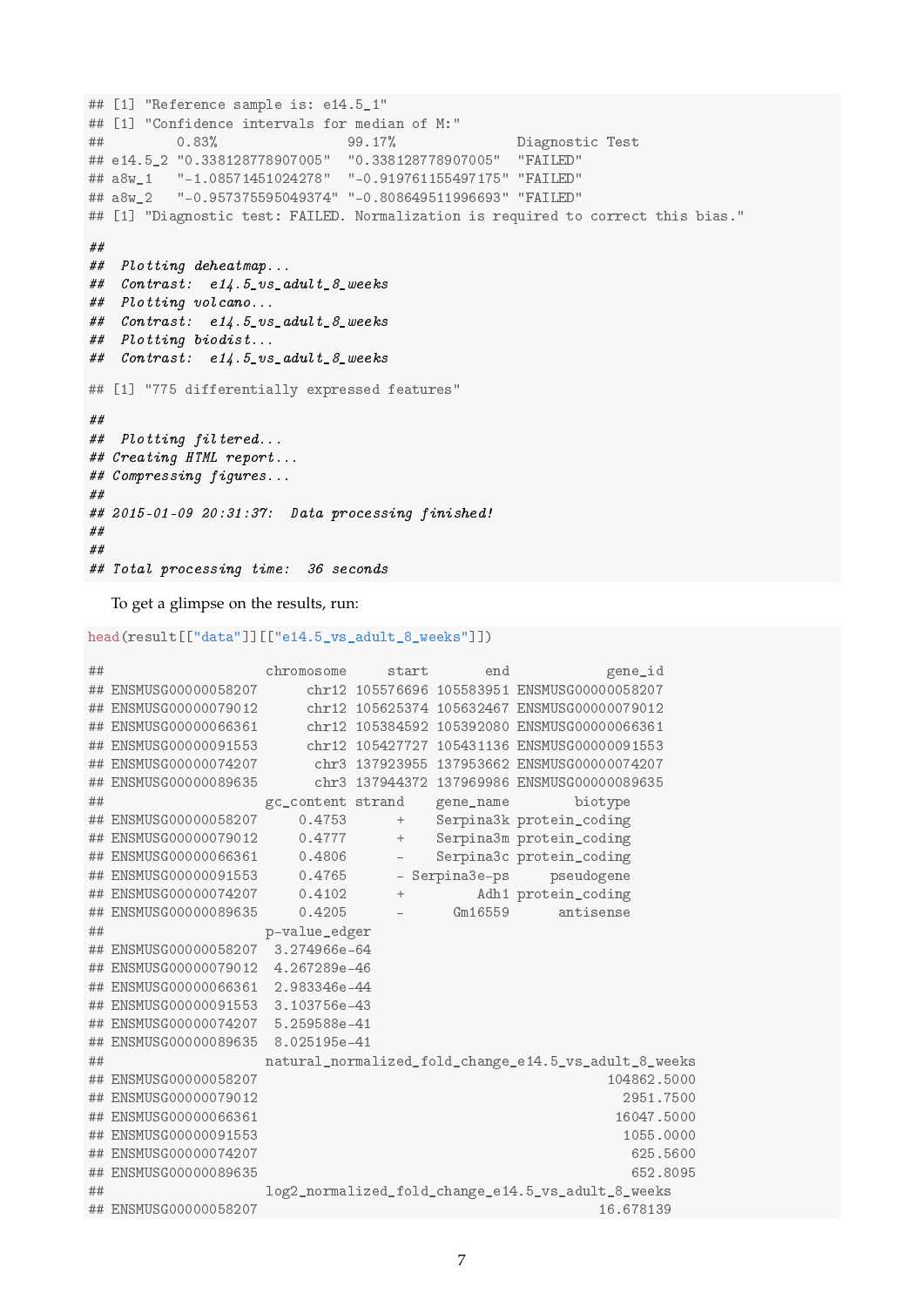| ## ENSMUSG00000079012 | 11.527355 |  |
|-----------------------|-----------|--|
| ## ENSMUSG00000066361 | 13.970061 |  |
| ## ENSMUSG00000091553 | 10.043027 |  |
| ## ENSMUSG00000074207 | 9.289004  |  |
| ## ENSMUSG00000089635 | 9.350518  |  |

Check the HTML report generated in the output directory defined by the export.where argument above. Now, the same example but with more than one statistical selection algorithms, a different normalization, an analysis preset and filtering applied prior to normalization:

```
library(metaseqR)
data("mm9.gene.data",package="metaseqR")
result <- metaseqr(
       counts=mm9.gene.counts,
       sample.list=sample.list.mm9,
       contrast=c("e14.5_vs_adult_8_weeks"),
      libsize.list=libsize.list.mm9,
       annotation="download",
      org="mm9",
       count.type="gene",
      when.apply.filter="prenorm",
      normalization="edaseq",
       statistics=c("deseq","edger"),
      meta.p="fisher",
      qc.plots=c(
             "mds","biodetection","countsbio","saturation","readnoise","filtered",
             "correl","pairwise","boxplot","gcbias","lengthbias","meandiff",
             "meanvar","rnacomp","deheatmap","volcano","biodist","venn"
      ),
      fig.format=c("png","pdf"),
      preset="medium.normal",
       export.where="~/metaseqr_test2",
       out.list=TRUE
)
## Loading required package: MADAM
## Loading required package: VennDiagram
## Loading required package: grid
##
## 2015-01-09 20:31:38: Data processing started...
##
## Read counts file: imported custom data frame
## Conditions: e14.5, adult_8_weeks
## Samples: e14.5_1, e14.5_2, a8w_1, a8w_2
## Requested contrasts: e14.5_vs_adult_8_weeks
## Library sizes:
## e14.5_1: 3102907
## e14.5_2: 2067905
## a8w_1: 3742059
## a8w_2: 4403954
## Annotation: download
## Organism: mm9
## Reference source: ensembl
## Count type: gene
## Analysis preset: medium.normal
## Exon filters: min.active.exons
## min.active.exons:
## exons.per.gene: 5
## min.exons: 2
## frac: 0.2
## Gene filters: length, avg.reads, expression, biotype
```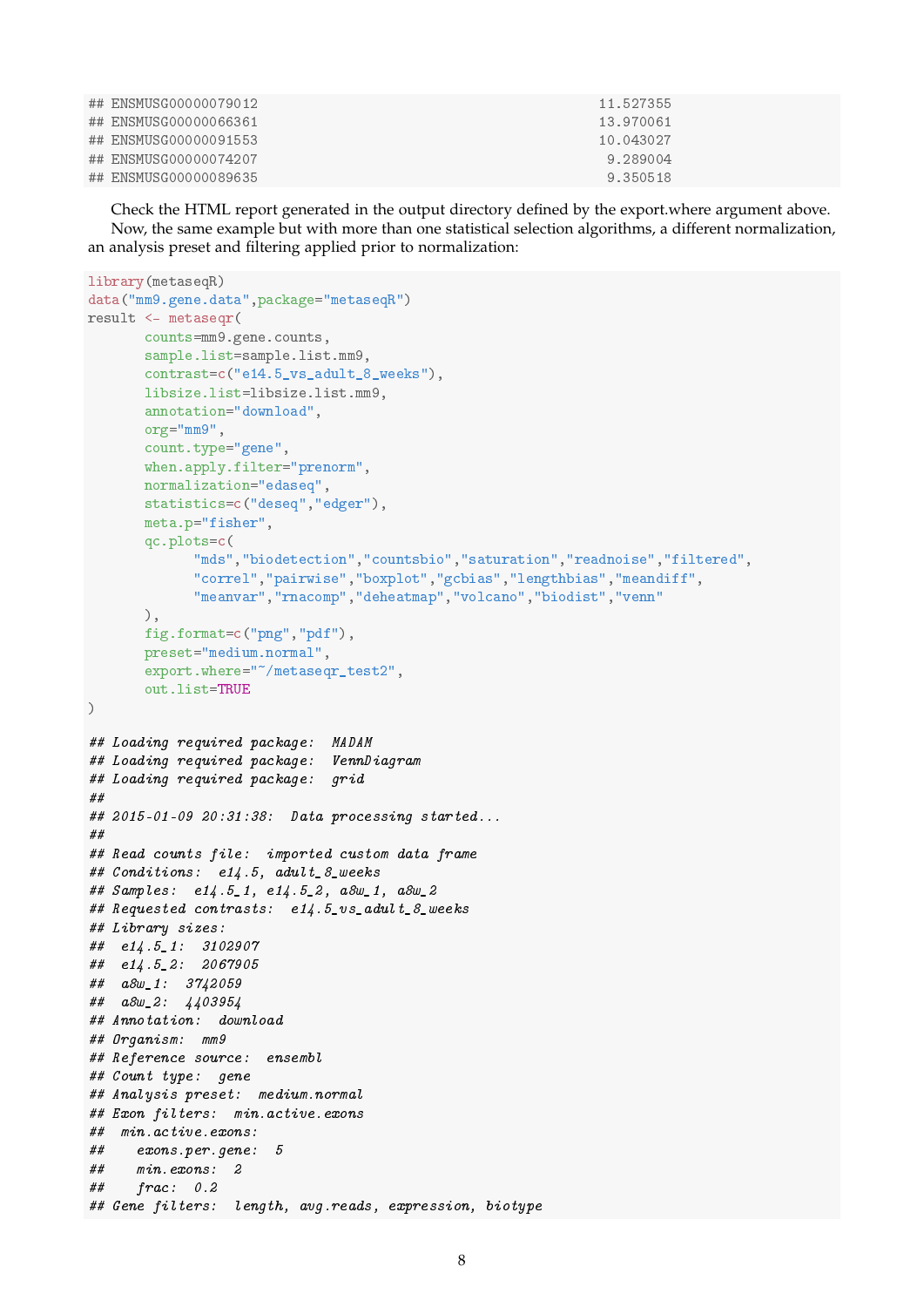## length: ## length: 500 ## avg.reads: ## average.per.bp: 100 ## quantile: 0.25 ## expression: ## median: TRUE ## mean: FALSE ## quantile: NA ## known: NA ## custom: NA ## biotype: ## pseudogene: FALSE ## snRNA: FALSE ## protein\_coding: FALSE ## antisense: FALSE ## miRNA: FALSE ## lincRNA: FALSE ## snoRNA: FALSE ## processed\_transcript: FALSE ## misc\_RNA: FALSE ## rRNA: TRUE ## sense\_overlapping: FALSE ## sense\_intronic: FALSE ## polymorphic\_pseudogene: FALSE ## non\_coding: FALSE ## three\_prime\_overlapping\_ncrna: FALSE ## IG\_C\_gene: FALSE ## IG\_J\_gene: FALSE ## IG\_D\_gene: FALSE ## IG\_V\_gene: FALSE ## ncrna\_host: FALSE ## Filter application: prenorm ## Normalization algorithm: edaseq ## Normalization arguments: ## within.which: loess ## between.which: full ## Statistical algorithm: deseq, edger ## Statistical arguments: ## deseq: blind, fit-only, local ## edger: classic, 5, 10, movingave, NULL, grid, 11, c(-6, 6), NULL, CoxReid, 10000, NULL, auto, NULL, NULL, NULL, NULL, 0.125, NULL, auto, chisq, TRUE, FALSE, c(0.05, 0.1) ## Meta-analysis method: fisher ## Multiple testing correction: BH ## p-value threshold: 0.05 ## Logarithmic transformation offset: 1 ## Analysis preset: medium.normal ## Quality control plots: mds, biodetection, countsbio, saturation, readnoise, filtered, correl, pairwise, boxplot, gcbias, lengthbias, meandiff, meanvar, rnacomp, deheatmap, volcano, biodist,  $v$ enn ## Figure format: png, pdf ## Output directory: "/metasegr test2 ## Output data: annotation, p.value, adj.p.value, meta.p.value, adj.meta.p.value, fold.change, stats, counts ## Output scale(s): natural, log2 ## Output values: normalized ## Output statistics: mean, sd, cv ## ## Downloading gene annotation for mm9... ## Saving gene model to "/metaseqr\_test2/data/gene\_model.RData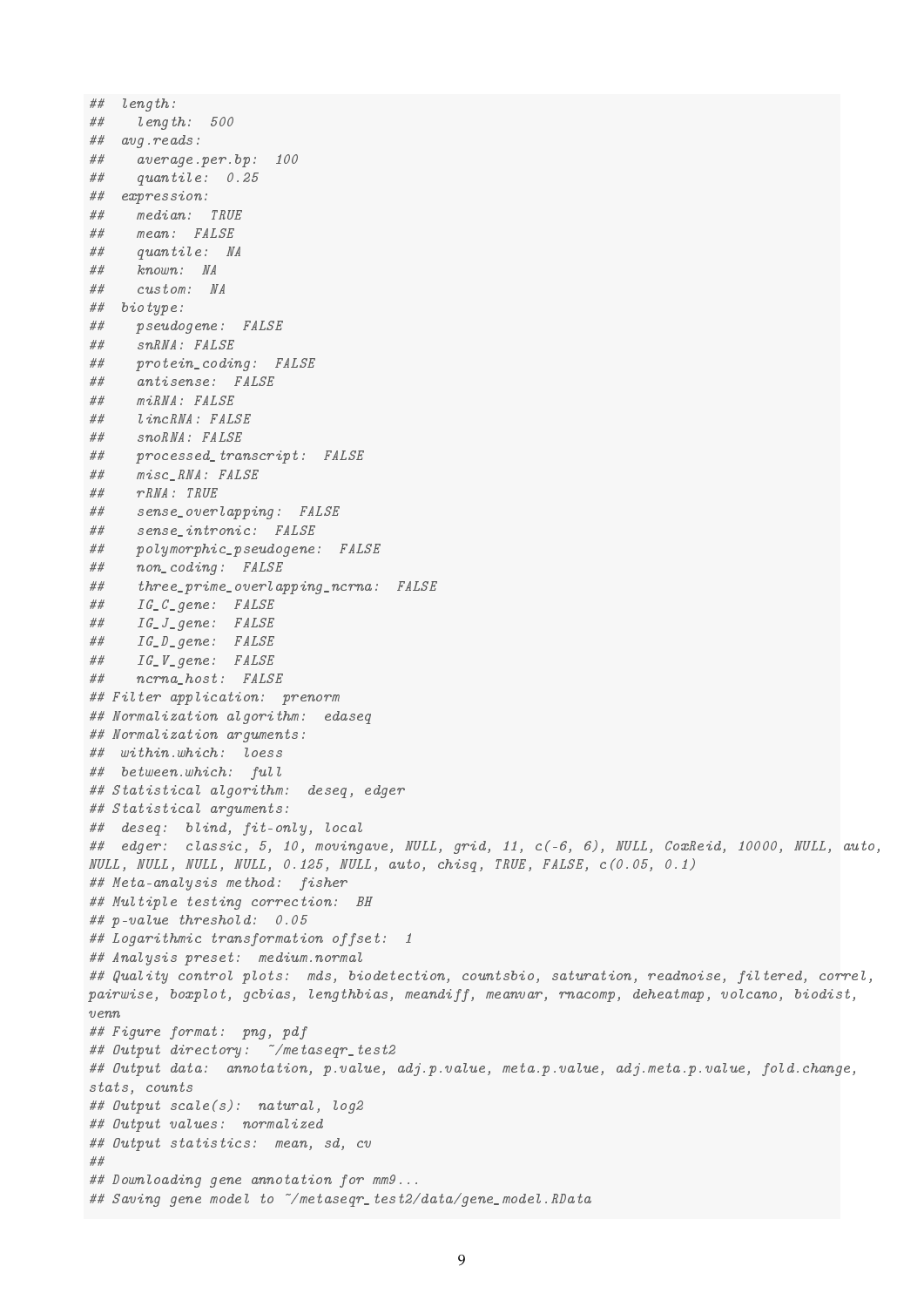```
## Removing genes with zero counts in all samples...
## Prefiltering normalization with: edaseq
## Applying gene filter length...
## Threshold below which ignored: 500
## Applying gene filter avg.reads...
## Threshold below which ignored: 0.0983646994748505
## Applying gene filter expression...
## Threshold below which ignored: 101.5
## Applying gene filter biotype...
## Biotypes ignored: rRNA
## Normalizing with: edaseq
## 2110 genes filtered out
## 1677 genes remain after filtering
## Running statistical tests with: deseq
## Contrast: e14.5_vs_adult_8_weeks
## Contrast e14.5_vs_adult_8_weeks: found 333 genes
## Running statistical tests with: edger
## Contrast: e14.5_vs_adult_8_weeks
## Contrast e14.5_vs_adult_8_weeks: found 925 genes
## Performing meta-analysis with fisher
## Building output files...
## Contrast: e14.5_vs_adult_8_weeks
## Adding non-filtered data...
## binding annotation...
## binding p-values...
## binding FDRs...
## binding meta p-values...
## binding adjusted meta p-values...
## binding natural normalized fold changes...
## binding log2 normalized fold changes...
## binding normalized mean counts...
## binding normalized count sds...
## binding normalized count CVs...
## binding normalized mean counts...
## binding normalized count sds...
## binding normalized count CVs...
## binding all normalized counts for e14.5...
## binding all normalized counts for adult_8_weeks...
## Writing output...
## Adding filtered data...
## binding annotation...
## binding p-values...
## binding FDRs...
## binding meta p-values...
## binding adjusted meta p-values...
## binding natural normalized fold changes...
## binding log2 normalized fold changes...
## binding normalized mean counts...
## binding normalized count sds...
## binding normalized count CVs...
## binding normalized mean counts...
## binding normalized count sds...
## binding normalized count CVs...
## binding all normalized counts for e14.5...
## binding all normalized counts for adult_8_weeks...
## Writing output...
## Creating quality control graphs...
## Plotting in png format...
## Plotting mds...
## Plotting biodetection...
```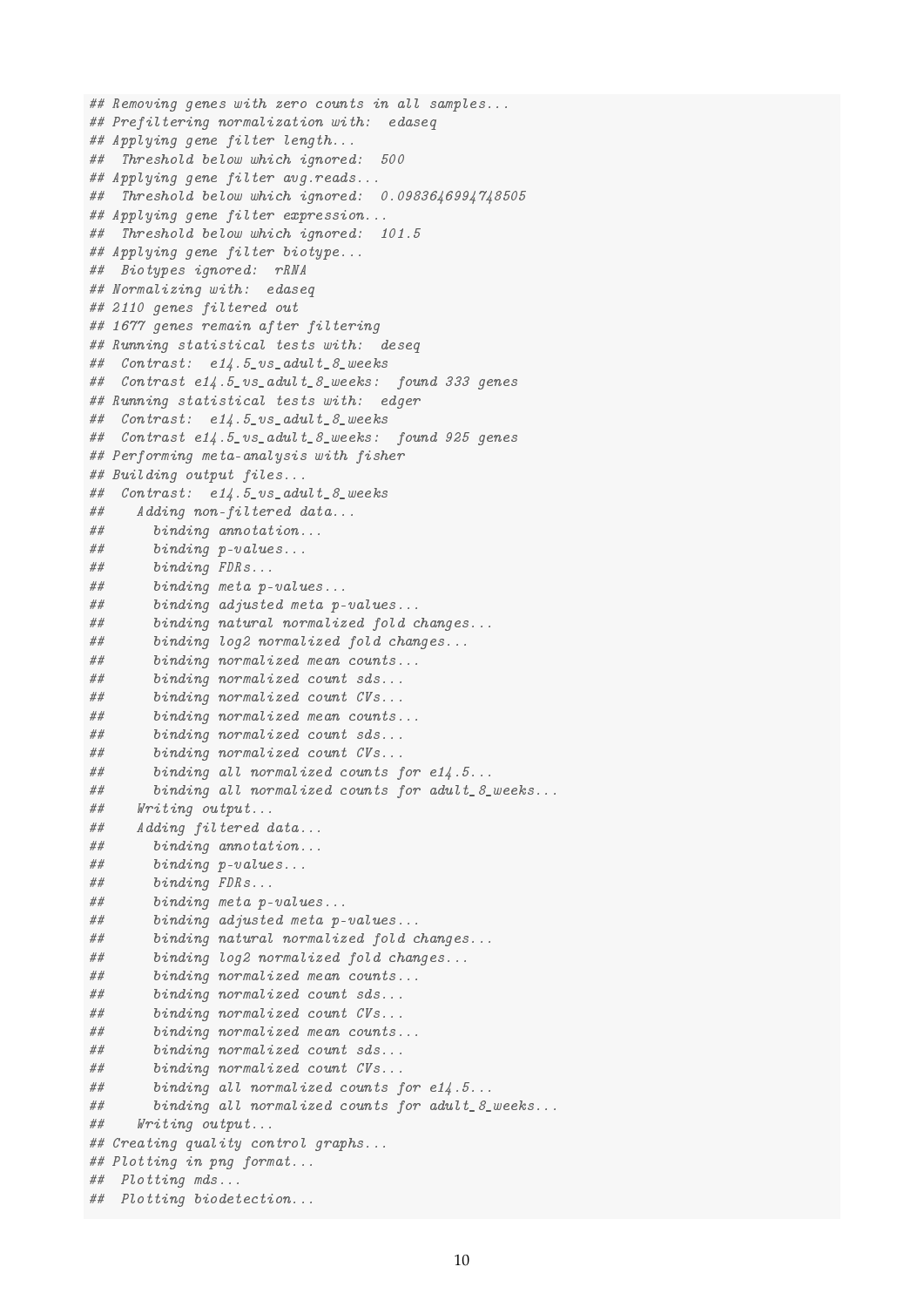```
## [1] "Biotypes detection is to be computed for:"
## [1] "e14.5 1" "e14.5 2" "a8w 1" "a8w 2"
##
## Plotting countsbio...
## [1] "Count distributions are to be computed for:"
## [1] "e14.5_1" "e14.5_2" "a8w_1" "a8w_2"
##
## Plotting saturation...
## Plotting readnoise...
## Plotting correl...
## Plotting pairwise...
## Plotting boxplot...
## Plotting gcbias...
## Plotting lengthbias...
## Plotting meandiff...
## Plotting meanvar...
## Plotting rnacomp...
## [1] "Reference sample is: e14.5_1"
## [1] "Confidence intervals for median of M:"
## 0.83% 99.17% Diagnostic Test
## e14.5_2 "0.30473844613" "0.30473844613"
## a8w_1 "-1.08970487679705" "-0.884140507670861" "FAILED"
## a8w_2 "-0.946506611883287" "-0.716557102993329" "FAILED"
## [1] "Diagnostic test: FAILED. Normalization is required to correct this bias."
##
## Plotting boxplot...
## Plotting gcbias...
## Plotting lengthbias...
## Plotting meandiff...
## Plotting meanvar...
## Plotting rnacomp...
## [1] "Reference sample is: e14.5_1"
## [1] "Confidence intervals for median of M:"
## 0.83% 99.17% Diagnostic Test
## e14.5_2 "0" "0.040898031181999" "PASSED"
## a8w 1 "-0.232042591370167" "-0.013421608200921" "FAILED"
## a8w_2 "-0.296146334139574" "-0.0312004941085924" "FAILED"
## [1] "Diagnostic test: FAILED. Normalization is required to correct this bias."
##
## Plotting deheatmap...
## Contrast: e14.5_vs_adult_8_weeks
## Plotting volcano...
\# \# \quad \textit{Contrast:} \quad \textit{e14.5\_vs\_adult\_8\_weeks}## Plotting biodist...
## Contrast: e14.5_vs_adult_8_weeks
## [1] "825 differentially expressed features"
##
## Plotting filtered...
## Plotting venn...
## Contrast: e14.5_vs_adult_8_weeks
## Plotting in pdf format...
## Plotting mds...
## Plotting biodetection...
## [1] "Biotypes detection is to be computed for:"
## [1] "e14.5_1" "e14.5_2" "a8w_1" "a8w_2"
```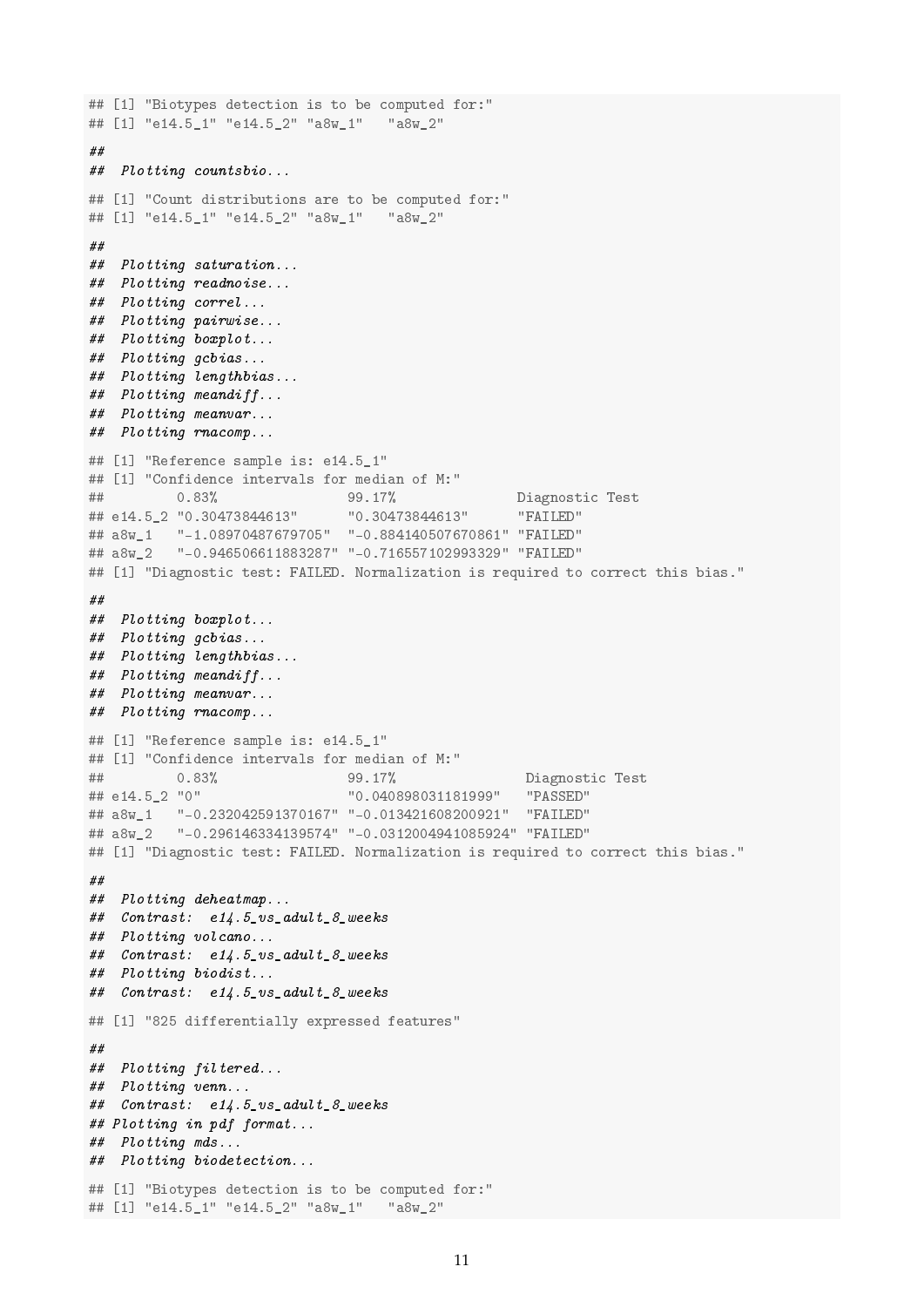```
##
## Plotting countsbio...
## [1] "Count distributions are to be computed for:"
## [1] "e14.5_1" "e14.5_2" "a8w_1" "a8w_2"
##
## Plotting saturation...
## Plotting readnoise...
## Plotting correl...
## Plotting pairwise...
## Plotting boxplot...
## Plotting gcbias...
## Plotting lengthbias...
## Plotting meandiff...
## Plotting meanvar...
## Plotting rnacomp...
## [1] "Reference sample is: e14.5_1"
## [1] "Confidence intervals for median of M:"
## 0.83% 99.17% Diagnostic Test
## e14.5_2 "0.30473844613" "0.30473844613" "FAILED"
## a8w_1 "-1.08730915691322" "-0.882928862958367" "FAILED"
## a8w_2 "-0.943138358712743" "-0.724189730691867" "FAILED"
## [1] "Diagnostic test: FAILED. Normalization is required to correct this bias."
##
## Plotting boxplot...
## Plotting gcbias...
## Plotting lengthbias...
## Plotting meandiff...
## Plotting meanvar...
## Plotting rnacomp...
## [1] "Reference sample is: e14.5_1"
## [1] "Confidence intervals for median of M:"
## 0.83% 99.17% Diagnostic Test
## e14.5_2 "0" "0.0427167800342096" "PASSED"
## a8w_1 "-0.227373130102888" "-0.0122099477895441" "FAILED"
## a8w_2 "-0.290882623083485" "-0.0281968918306521" "FAILED"
## [1] "Diagnostic test: FAILED. Normalization is required to correct this bias."
##
## Plotting deheatmap...
## Contrast: e14.5_vs_adult_8_weeks
## Plotting volcano...
## Contrast: e14.5_vs_adult_8_weeks
## Plotting biodist...
## Contrast: e14.5_vs_adult_8_weeks
## [1] "825 differentially expressed features"
##
## Plotting filtered...
## Plotting venn...
## Contrast: e14.5_vs_adult_8_weeks
## Creating HTML report...
## Compressing figures...
##
## 2015-01-09 20:32:25: Data processing finished!
##
##
## Total processing time: 47 seconds
```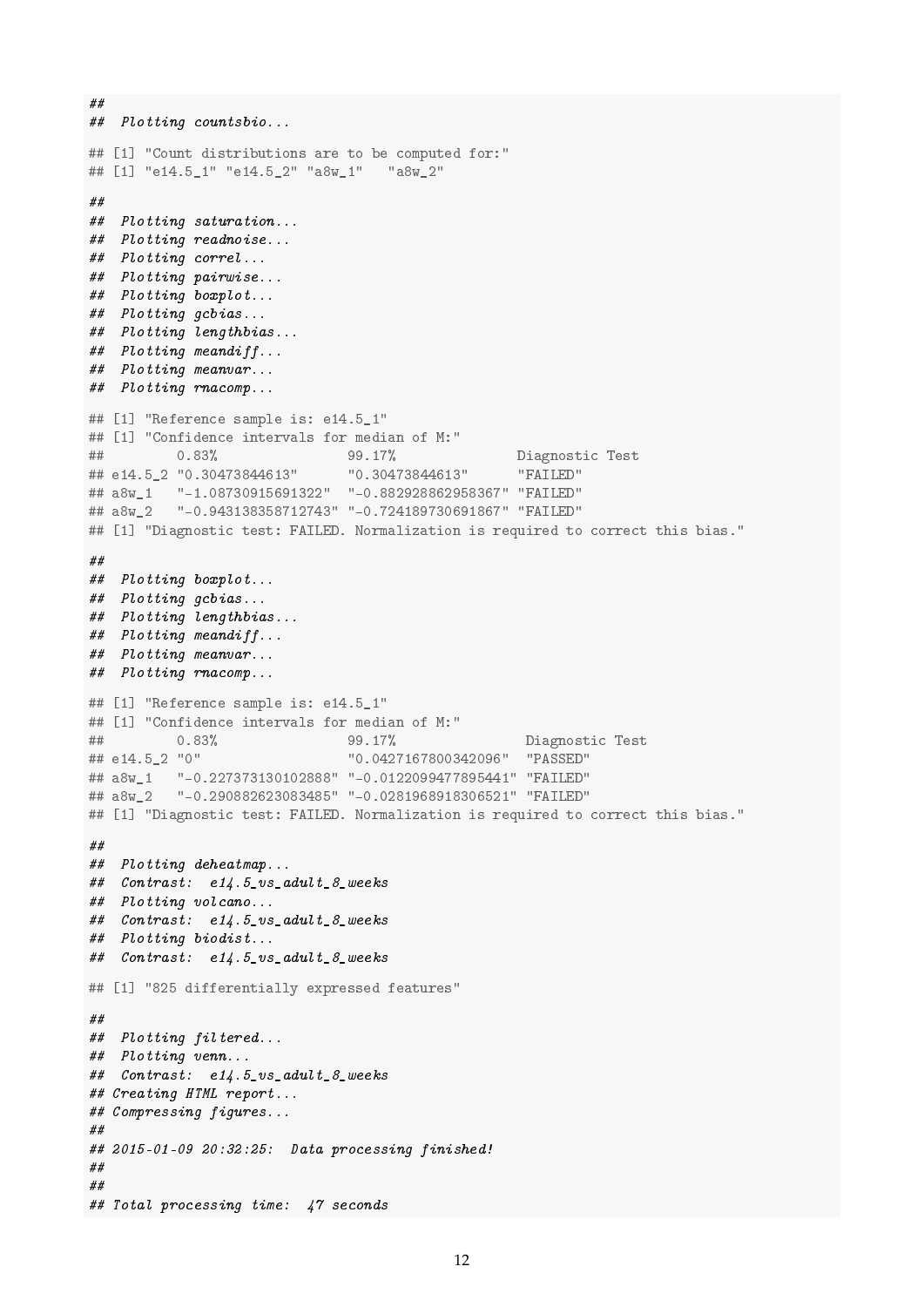A similar example with no filtering applied and no Venn diagram generation (not evaluated here):

```
library(metaseqR)
data("mm9.gene.data",package="metaseqR")
result <- metaseqr(
       counts=mm9.gene.counts,
       sample.list=sample.list.mm9,
       contrast=c("e14.5_vs_adult_8_weeks"),
       libsize.list=libsize.list.mm9,
       annotation="download",
       org="mm9",
       count.type="gene",
       normalization="edaseq",
       statistics=c("deseq","edger"),
       meta.p="fisher",
       fig.format=c("png","pdf"),
       preset="medium.normal",
       out.list=TRUE
)
```
An additional example with human exon data (if you have a multiple core system, be very careful on how you are using the restrict.cores option and generally how many cores you are using with scripts purely written in R. The analysis with exon read data can very easily cause memory problems, so unless you have more than 64Gb of RAM available, consider setting restrict.cores to something like 0.2):

```
# A full example pipeline with exon counts
data("hg19.exon.data",package="metaseqR")
metaseqr(
       counts=hg19.exon.counts,
       sample.list=sample.list.hg19,
       contrast=c("normal_vs_paracancerous","normal_vs_cancerous",
          "normal_vs_paracancerous_vs_cancerous"),
       libsize.list=libsize.list.hg19,
       id.col=4,
       annotation="download",
       org="hg19",
       count.type="exon",
       normalization="edaseq",
       statistics="deseq",
       pcut=0.05,
       qc.plots=c(
             "mds","biodetection","countsbio","saturation","rnacomp","pairwise",
             "boxplot","gcbias","lengthbias","meandiff","meanvar","correl",
             "deheatmap","volcano","biodist","filtered"
       ),
       fig.format=c("png","pdf"),
       export.what=c("annotation","p.value","adj.p.value","fold.change","stats","counts"),
       export.scale=c("natural","log2","log10","vst"),
       export.values=c("raw","normalized"),
       export.stats=c("mean","median","sd","mad","cv","rcv"),
       restrict.cores=0.8,
       gene.filters=list(
             length=list(
                    length=500
             ),
             avg.reads=list(
                    average.per.bp=100,
                    quantile=0.25
             ),
             expression=list(
                    median=TRUE,
```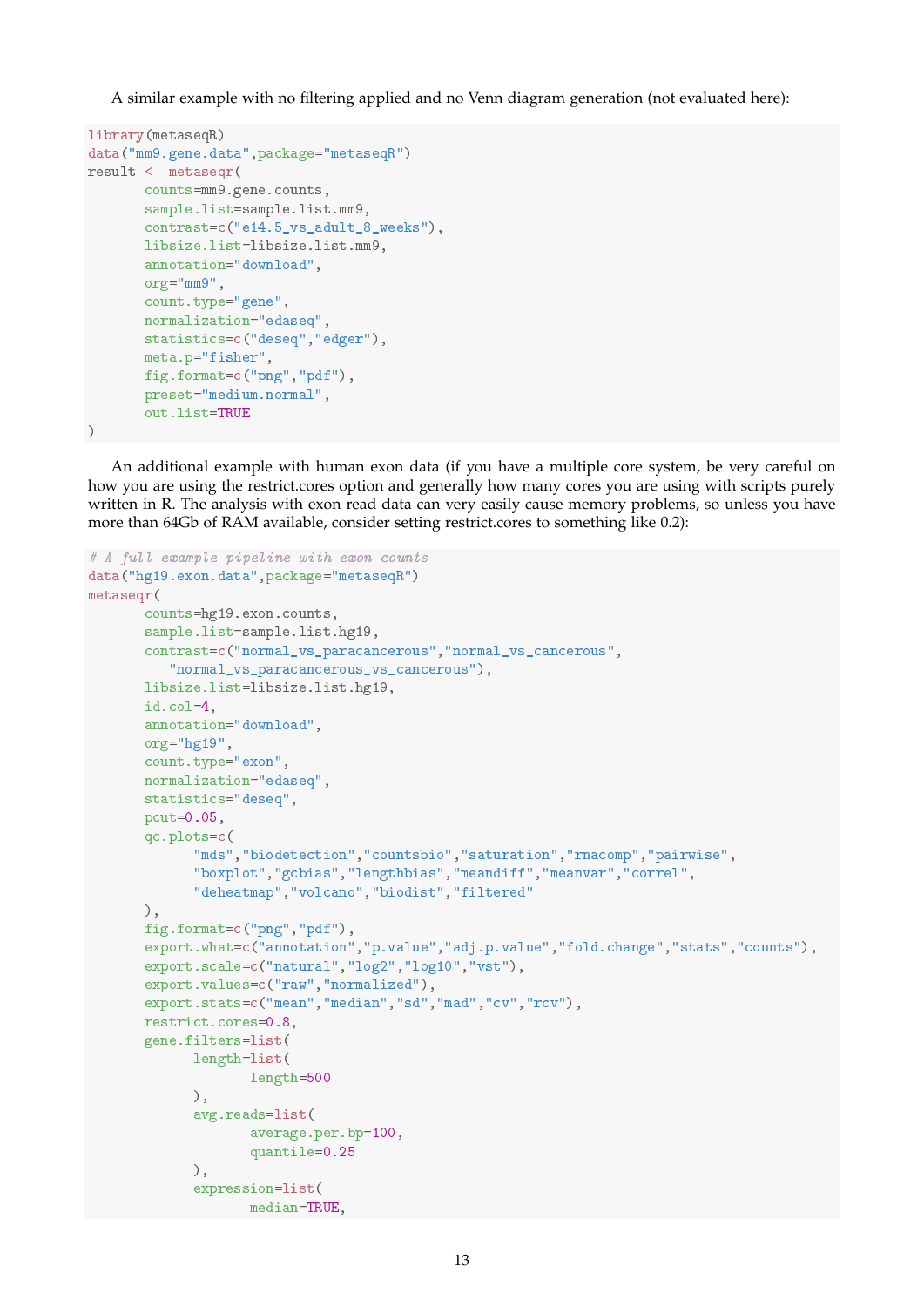```
mean=FALSE
             ),
             biotype=get.defaults("biotype.filter","hg19")
       )
)
```
or in a more simplified version

```
# A full example pipeline with exon counts
data("hg19.exon.data",package="metaseqR")
metaseqr(
       counts=hg19.exon.counts,
       sample.list=sample.list.hg19,
       contrast=c("normal_vs_paracancerous","normal_vs_cancerous",
          "normal_vs_paracancerous_vs_cancerous"),
       libsize.list=libsize.list.hg19,
       id.col=4,
       annotation="download",
       org="hg19",
       count.type="exon",
       normalization="edaseq",
       statistics="deseq",
       preset="medium.normal",
       restrict.cores=0.8
)
```
One of the main strong points of metaseqR is the use of the area under False Discovery Curves to assess the performance of each statistical test with simulated datasets created from true datasets (e.g. your dataset). Then, the performance assessment can be used to construct p-value weights for each test and use these weights to supply the "weight" parameter of metaseqr when "meta.p" is "weight" or "whitlock" (see the next sections for p-value combination methods). The following example shows how to create such weights (depending on the size of the dataset, it might take some time to run):

```
# A full example pipeline with exon counts
data("mm9.gene.data",package="metaseqR")
multic <- check.parallel(0.8)
weights <- estimate.aufc.weights(
    counts=as.matrix(mm9.gene.counts[,9:12]),
    normalization="edaseq",
    statistics=c("edger","limma"),
    nsim=1,N=10,ndeg=c(2,2),top=4,model.org="mm9",
    seed=42,multic=multic,libsize.gt=1e+5
)
## Loading required package: zoo
##
## Attaching package: 'zoo'
##
## The following object is masked from 'package:Rsamtools':
##
## index
##
## The following objects are masked from 'package:base':
##
## as.Date, as.Date.numeric
##
##
## Downsampling counts...
## Estimating initial dispersion population...
## Estimating dispersions using log-likelihood...
##
```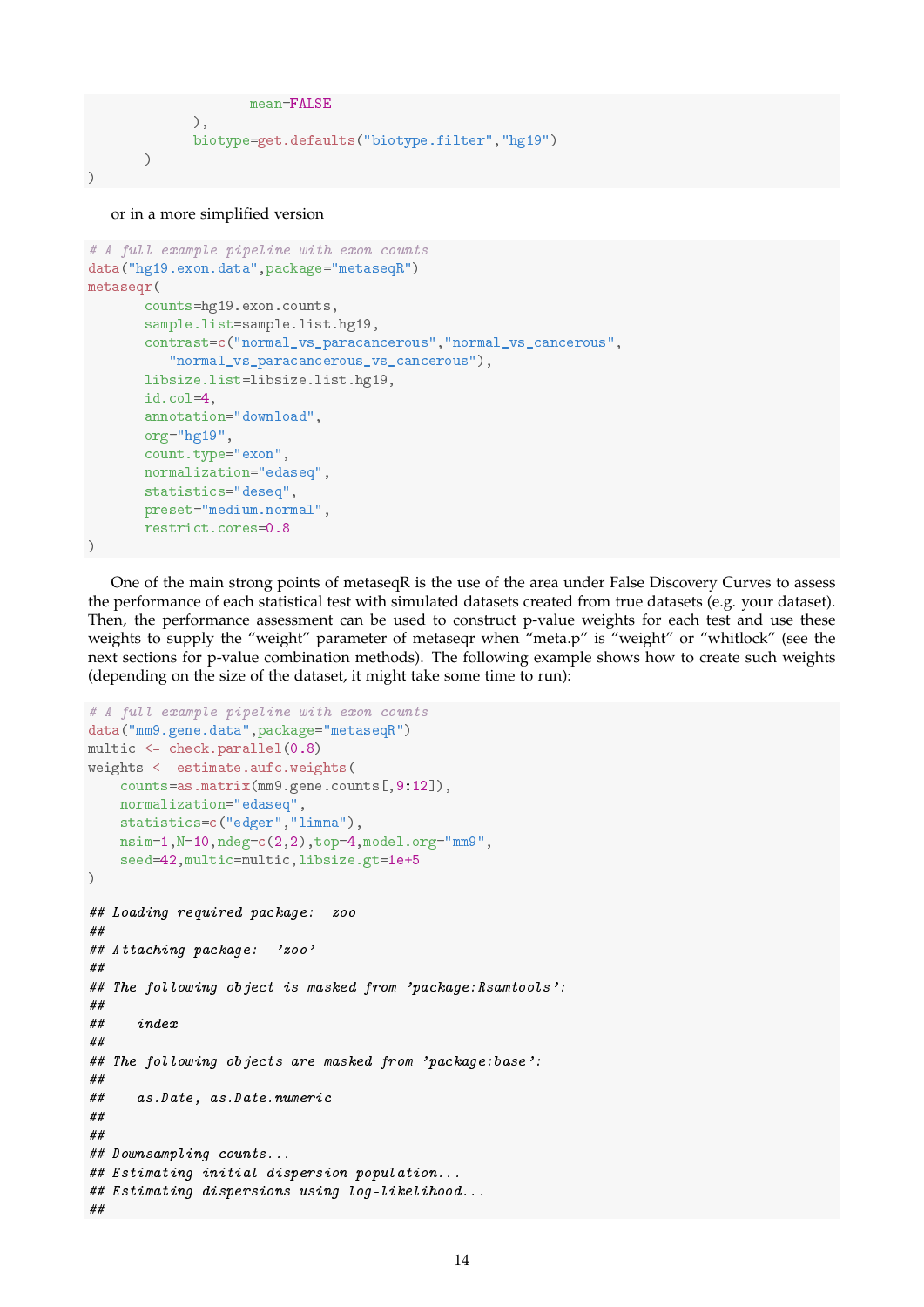```
## Running simulations... This procedure requires time... Please wait...
## 2015-01-09 20:32:35: Data processing started...
##
## Read counts file: imported custom data frame
## Conditions: G1, G2
## Samples: G1_rep1, G1_rep2, G1_rep3, G2_rep1, G2_rep2, G2_rep3
## Requested contrasts: G1_vs_G2
## Annotation: embedded
## Organism: hg18
## Reference source: ensembl
## Count type: gene
## Analysis preset: all.basic
## Exon filters: none applied
## Gene filters: none applied
## Filter application: postnorm
## Normalization algorithm: edaseq
## Normalization arguments:
## within.which: loess
## between.which: full
## Statistical algorithm: edger, limma
## Statistical arguments:
## edger: classic, 5, 10, movingave, NULL, grid, 11, c(-6, 6), NULL, CoxReid, 10000, NULL, auto,
NULL, NULL, NULL, NULL, 0.125, NULL, auto, chisq, TRUE, FALSE, c(0.05, 0.1)
## limma: none
## Meta-analysis method: simes
## Multiple testing correction: BH
## Logarithmic transformation offset: 1
## Analysis preset: all.basic
## Quality control plots:
## Figure format: png
## Output directory: /tmp/Rtmp5fumy8
## Output data: annotation, p.value, adj.p.value, meta.p.value, adj.meta.p.value, fold.change
## Output scale(s): natural, log2
## Output values: normalized
## Saving gene model to /tmp/Rtmp5fumy8/data/gene_model.RData
## Removing genes with zero counts in all samples...
## Normalizing with: edaseq
## Warning: 'exprs' is deprecated.
## Use 'counts' instead.
## See help("Deprecated")
##
## Running statistical tests with: edger
## Contrast: G1_vs_G2
## Running statistical tests with: limma
## Contrast: G1_vs_G2
## Performing meta-analysis with simes
## Building output files...
## Contrast: G1_vs_G2
## Adding non-filtered data...
## binding annotation...
## binding p-values...
## binding FDRs...
## binding meta p-values...
## binding adjusted meta p-values...
## binding natural normalized fold changes...
## binding log2 normalized fold changes...
## Writing output...
##
## 2015-01-09 20:32:35: Data processing finished!
##
```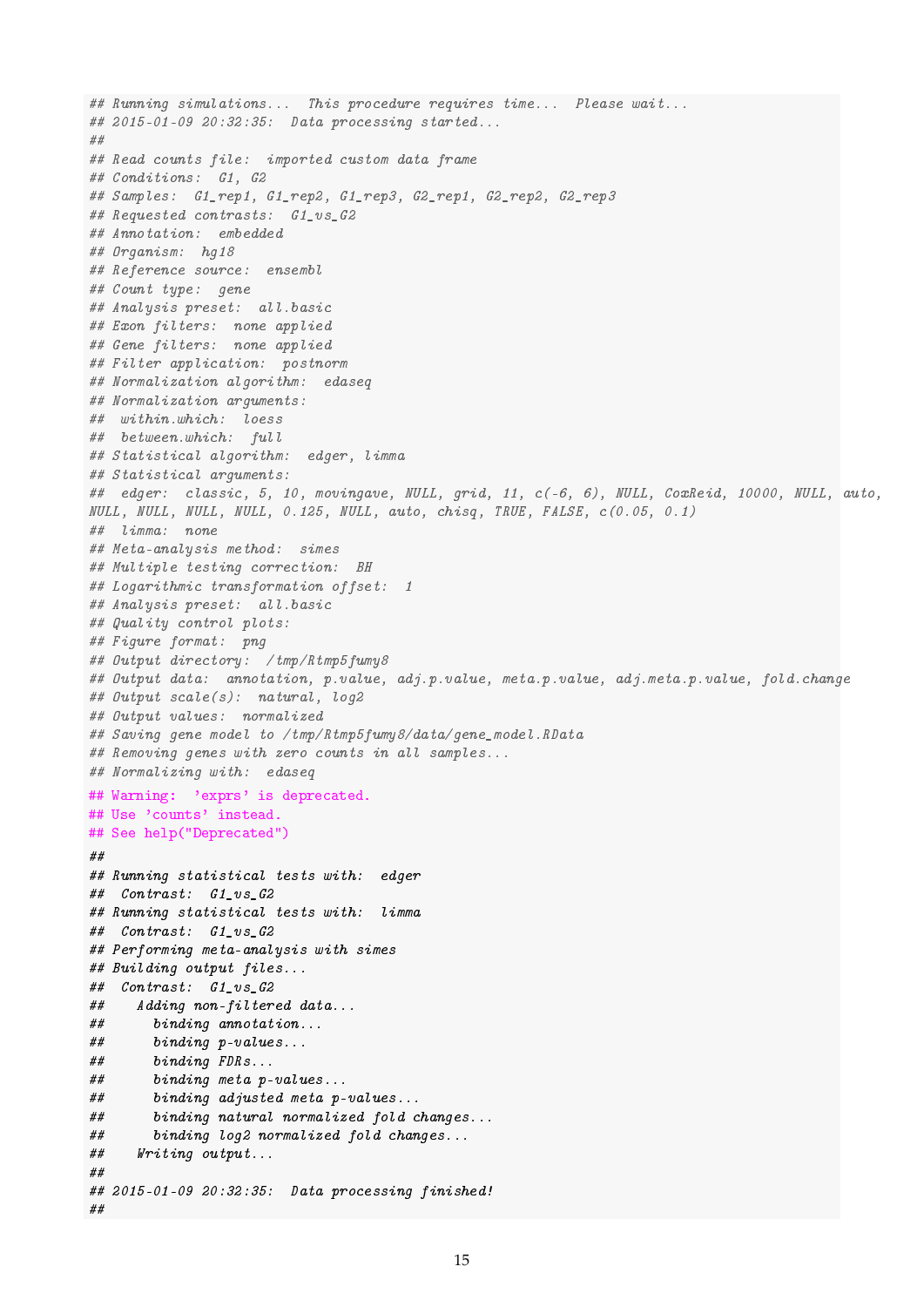```
##
## Total processing time: 00 seconds
##
##
## Estimating AUFC weights... Please wait...
## Processing edger
## Processing limma
##
## Retrieving edger
## Retrieving limma
```
...and the weights...

weights

## edger limma ## 0.5384615 0.4615385

# **3 metaseqR components**

The metaseqR package includes several functions which are responsible for running each part of the pipeline (data reading and summarization, filtering, normalization, statistical analysis and meta-analysis and reporting). Although metaseqR is designed to run as a pipeline, where all the parameters for each individual part can be passed in the main function, several of the individual functions can be run separately so that the more experienced user can build custom pipelines. All the HTML help pages contain analytical documentation on how to run these functions, their inputs and outputs and contain basic examples. For example, runnning

help(stat.edgeR)

will open the help page of the wrapper function over the edgeR statistical testing algorithm which contains an example of data generation, processing, up to statistical selection.

Most of the diagnostic plots, work with simple matrices as inputs, so they can be easily used outside the main pipeline, as long as all the necessary arguments are given. It should be noted that a report can be generated only when running the whole metaseqr pipeline and in the current version there is no support for generating custom reports.

A very detailed documentation on how to run metaseqr and explanation for all its parameters can be obtained by

help(metaseqr)

# **4 Details on metaseqR's components**

#### **4.1 Data input**

The metaseqR package currently supports three methods of data input:

1. Aligned reads in SAM/BAM or BED format. In this case, the input files are passed to the metaseqr pipeline through a simply structured tab-delimited text file. This file contains in its first column unique names that are used to identify each sample, the SAM/BAM/ BED file names (preferably with their full path) in the second column, and the biological conditions/groups for each sample/file in the third column. The columns may or may not be named, as this information is not used by metaseqR. The above order (sample names, file names, biological condition) is used instead. This is the preferred method of data input as in this way, the analysis is streamlined within R from the beginning until the end, ensuring data integrity (e.g. the compatibility of the genome annotations used, something that can sometimes be broken when using external read counting software). SAM/BAM files are imported through the Bioconductor packages Rsamtools and GenomicRanges and BED files are imported through the Bioconductor package rtracklayer. The aligned reads are converted to a read counts table through facilities provided in the Bioconductor package GenomicRanges. The Ensembl/UCSC/RefSeq gene or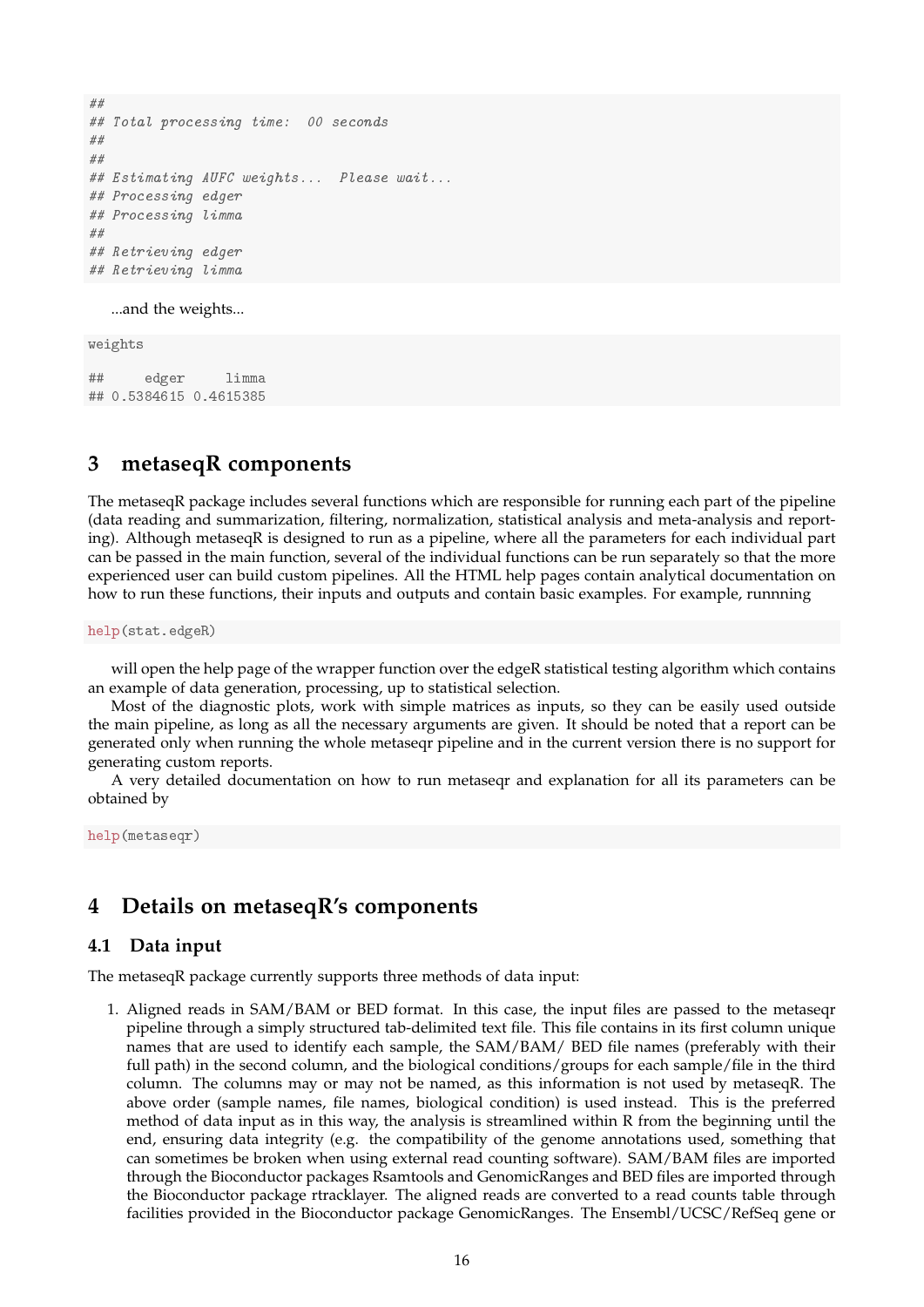exon regions which are used to summarize the read alignments and create the final read counts table for each gene or exon can be obtained either through downloading at the time of usage using the Bioconductor packages biomaRt/RMySQL, or from a user-specified file.

- 2. Summarized numbers of reads for each genomic feature (gene or exon) by providing a file containing the read counts table. This file should contain at least: a) a column with a unique identifier for each gene/exon (currently, Ensembl, UCSC and RefSeq identifiers are supported unless the required annotation elements for each genomic region are embedded in the file), b) as many columns as the number of samples in the experiment. Each column with sample read counts should be named with a unique sample name. Optionally, the read counts file can contain annotation elements for each genomic feature (gene or exon) corresponding to the unique identifier column. In this case, the pipeline may be executed with the annotation="embedded" argument and it is very useful when the user does not wish to use supported annotations or the organisms under investigation is not supported by metaseqR. If the user chooses to use embedded to the read counts file annotation, then at least the following elements should be provided for each genomic region, apart from its unique name should be provided (in parenthesis next to each element, the required column name): chromosome where the genomic feature is located (chromosome), starting base pair in the chromosome (start), ending base pair in the chromosome (end). For best performance (e.g. availability of all quality control and diagnostic plots), the following annotation elements should also be provided: GC content (gc\_content) for genomic features of type "gene", the gene model name (gene\_name) for genomic features of type "exon", the transcribing strand of each feature, denoted as "+" or "-" (strand), HUGO (or other alias) gene name (gene\_name) and each genomic features biotype/biological categorization, for example Ensembl categorizations like "protein\_coding", "ncRNA", "pseudogene", etc. (biotype). In any case, if the user needs are satisfied with Ensembl annotation, it is better practice not to use embedded annotation in the counts file but download it or use the embedded in the package annotation using the respective options.
- 3. Like case (2) but all the data mentioned in (2) are stored in an R data frame object (for example, derived after a user-defined or otherwise customized preprocessing).

In any case of the above, some of the main input arguments to the pipeline can become mutually exclusive. For example the user cannot supply both an input read counts table and a file with targets including sample filenames. Details on such issues can be found in the package documentation.

#### **4.2 Data filtering**

Two optional data filter types are implemented in the metaseqR package, operating at the exon (when exon counts are requested or provided to/from the pipeline) or the gene level (applied after summarizing exon counts to gene counts when exon counts are provided, or applied on gene counts if only a gene read counts table is provided). It should also be noted that, like the metaseqr pipeline, these filters are created with only the detection of differential expression at the gene level and not at the exon level or the detection of differential splicing.

#### **Exon filters**

Currently only one exon filter is implemented in metaseqr. This filter excludes genes that do not have enough reads presence in a fraction of their exons. This fraction should not be too high so that to avoid excluding genes that are possibly simply differentially spliced (although metaseqR is not intended to detect differential splicing), nor too low so as to be able to exclude artifacts. This filtered was inspired by the fact that certain genes contain "spikes" of read data in their UTR regions or a couple of their exons. These spikes are usually artifacts that can affect the subsequent differential expression analysis. The exon filter has three parameters: exons.per.gene, min.exons and frac and is applied as follows: if a gene has up to exons.per.gene exons, then read presence is required in at least min.exons of them, else read presence is required in a frac fraction of the total exons in the gene mode. With the default values, the filter instructs that if a gene has up to 5 exons, read presence is required in at least 2, else in at least 20% of its exons, in order to be included in further analysis. More filters will be implemented in future versions and users are encouraged to propose exon filter ideas.

After the determination of the genes that will be filtered from further processing (normalization and/or statistical analysis), a gene model expression value is constructed based on the sum of all exons of an annotated Ensembl gene. It should be noted that while this particular way of summarizing a gene expression value is not recommended in applications where for example, one studies differential splicing, differential isoform expression or differential exon usage, it is sufficient for most applications where only expression of a gene as a total is the goal of the study. Thus, it should be sufficient for a majority of related projects, where the researchers are interested in summarized gene expression values.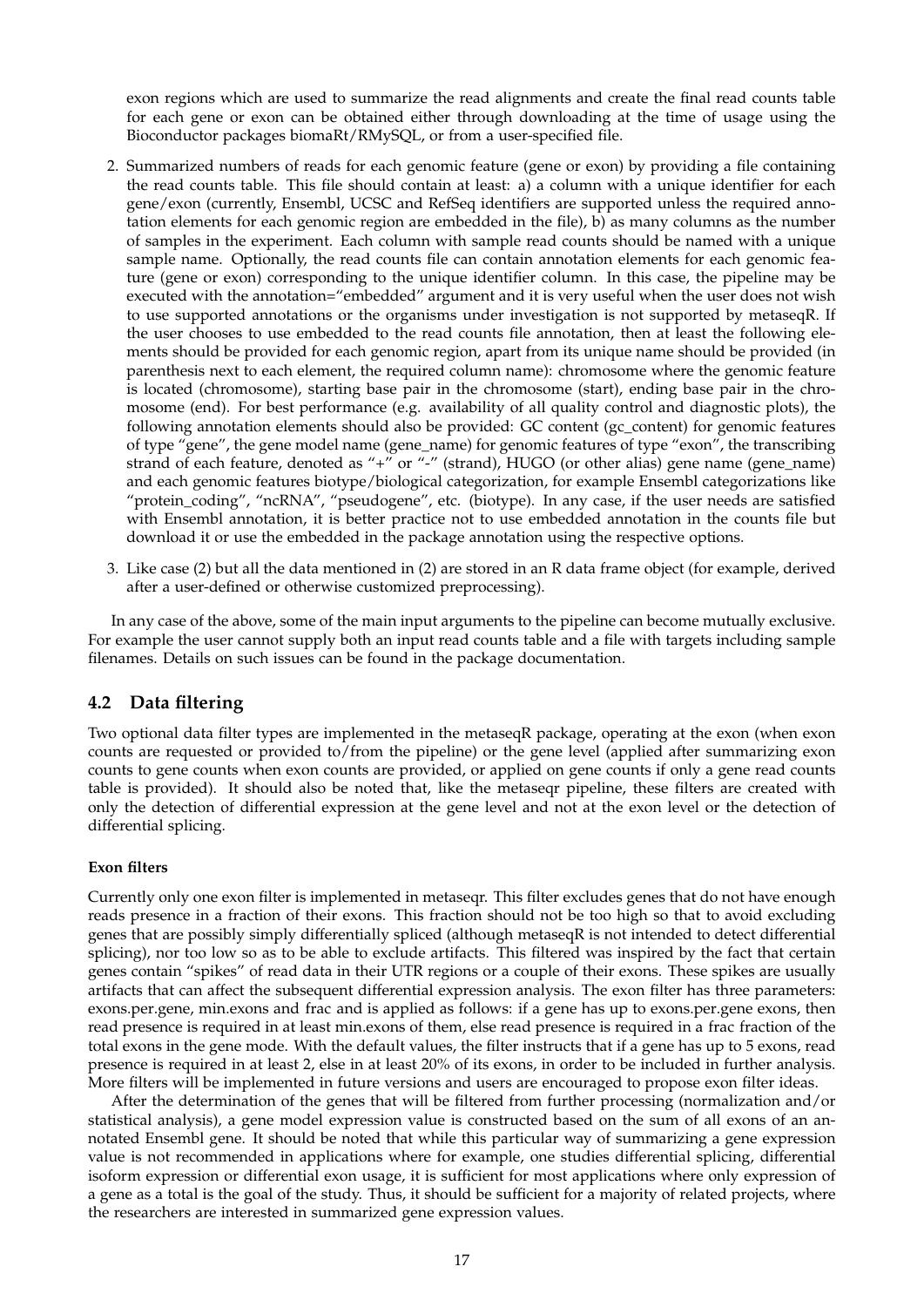#### **Gene filters**

The gene filters are a set of filters applied to gene expression as this is manifested through the read presence on each gene and can be applied before or after normalization. While for some categories this is not important (e.g. gene length filter), for others (e.g. expression filters), the application prior to or post normalization is important as any expression filter must be applied to normalized data. In that case, metaseqr performs two rounds of normalization. The first round serves as a temporary normalization in order to get normalized expression values. The expression filters are then applied there and genes not passing the filters are excluded from the second and final round of normalization. The gene filters can be applied both when the pipeline input consists of exon read counts and gene read counts. Such filter can for example be verbalized to "accept all genes above a certain count threshold" or "accept all genes with expression above the median of the normalized counts distribution" or "accept all genes with length above a certain threshold in kb" or "exclude the 'pseudogene' biotype from further analysis". Currently, there are four categories of gene filters. The first category is a qualitative filter, specifically a gene length filter where genes are accepted for further analysis if they are above a certain (the filter parameter) kb. The second category consists of a combined qualitative/quantitative filter where a gene is accepted for further analysis if it has more average reads per x bp than the quantile of the average normalized count distribution per x bp in the gene body. This filter avg.reads has two parameters: average.per.bp expressing the number of base pairs for which reads are summarized and quantile for the quantile of the averaged normalized count distribution. The latter quantiles are calculated for each normalized sample and genes passing the filter should have an average read count larger than the maximum of the quantiles vector calculated above. The third category consists of a set of expression filters which can be applied altogether or only a subset of them. The expression filters are the following:

- 1. a global median filter, where genes below the median of the global normalized count distribution in all samples are not accepted for further analysis (this filter has been used to distinguish between "expressed" and "not expressed" genes in several cases, e.g. (Mokry et al., NAR, 2011). The value of this filter is a boolean, TRUE for applying this filter and FALSE for not applying.
- 2. a global mean filter, similar as the global median filter but using the global mean.
- 3. a global quantile filter, which is the same as the previous two but using a specific quantile of the total counts distribution
- 4. a filter based on the expression of genes known to be specifically expressed (e.g. not expressed) under the system under investigation. In this case, a set of known not-expressed genes is used to estimate an expression cutoff. This can be quite useful, as the genes are filtered based on *a true biological cutoff* instead of a statistical cutoff. The value of this filter is a character vector of HUGO gene symbols (which must be contained in the annotation, see previous section). Thus, if the user intends to use this filter, it is better to instruct metaseqr to download annotation on the fly or use the annotations embedded in the package. Then, these genes are used to build a "null" expression distribution. The 90<sup>th</sup> quantile of this distribution is then the expression cutoff. This filter can be combined with any other filter. The user should be careful with gene names as they are case sensitive and must match exactly ("Pten" is different from "PTEN").

The fourth filter category is a qualitative filter based on the biological categorization of each gene (for example using Ensembl biotypes). In this case, genes with a certain biotype (which must be contained in the annotation) are excluded from the analysis.

## **4.3 Data normalization**

The metaseqR package currently supports five count data normalization algorithms from five different RNA-Seq analysis Bioconductor packages. Each package may provide additional options for normalization (e.g. more than one normalization algorithm present in a package, for example the NOISeq package), which can be controlled through normalization options (norm.opts parameter) passed to the pipeline call. The initial normalization parameters are the default parameters provided by the authors of each package. Specifically, metaseqR supports normalization with the EDASeq package which is the default option, with the edgeR package, with the NOISeq package and the NBPSeq package. There is also an option to not normalize the data (not recommended). Popular normalization methods (e.g. RPKM normalization) are not directly supported as they are coded within the current package and they can be used by changing the normalization parameters passed to the pipeline. For example, RPKM normalization can be performed with the NOISeq package, although not currently recommended due to RPKM limitations discussed in several articles.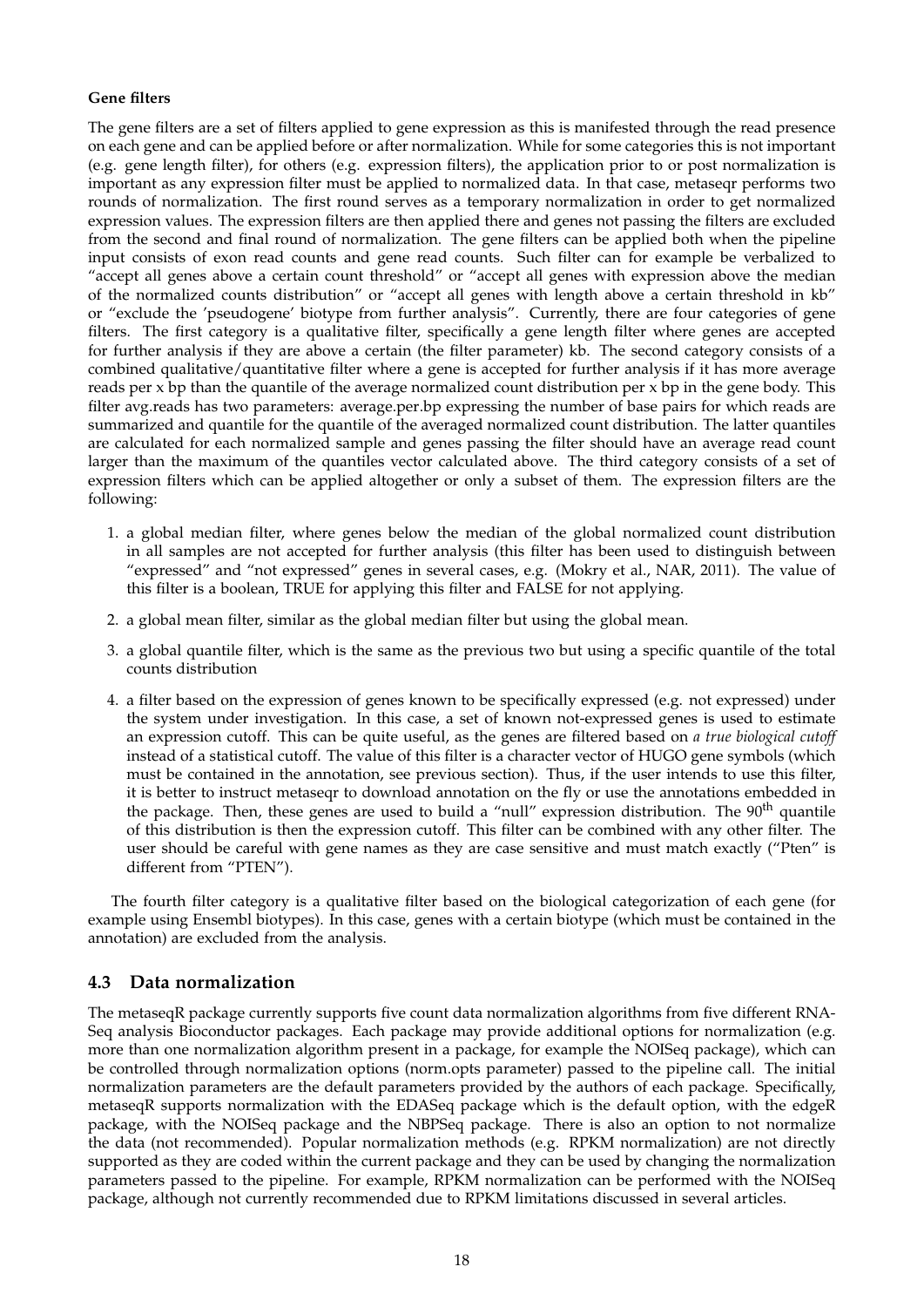Data normalization can be performed before or after data filtering. The issue of applying normalization to the total dataset or to a filtered instance of the dataset is not sufficiently treated in the relative literature and there is not a definite answer. Our own experience suggests that normalization is smoother and subsequently, the statistical analysis more accurate, when normalization is applied after filtering. In the case of pre-normalization filtering, a first round of normalization is applied as certain thresholds (e.g. gene expression thresholds) must be defined based on the global distributions of normalized data, otherwise, biases present in individual samples will cause confusion. For example, if the user filters data below a specific quantile of the normalized count distribution, if that quantile is not determined based on normalized data, it will not be representative of the global data distribution but it will comprise a biased estimation depended on the initial count distribution of the un-normalized samples. After the first normalization round, filters are applied and the filtered un-normalized data are normalized again. In the case of post-normalization filtering, data are firstly normalized and then filtered. In any case (pre- or post-normalization filtering), genes with zero counts across all samples are removed prior to normalization (as also suggested by most package authors).

## **4.4 Statistical testing**

The metaseqR package currently supports six statistical testing algorithms developed for RNA-Seq data. The algorithms supported are the testing procedures in the Bioconductor packages DESeq, edgeR, NOISeq, baySeq, limma and NBPSeq. The arguments required for each statistical testing algorithm are passed by the metaseqr pipeline through the argument stat.opts (please refer to the package documentation for instructions on how to use the argument). The default options for each algorithm are the same as the corresponding default arguments used by the authors of each package. The default algorithm used by metaseqR is DESeq.

## **4.5 Meta analysis**

When analyzing data with metaseqR, the user may use more than one statistical testing method (any combination of the six currently supported). In this case, metaseqR will perform meta-analysis on the p-values that will be returned from each of the applied statistical tests and will also report, apart from the p-value from each method, a combined p-value using one of the following methods:

- 1. The Simes p-value combination method. This method uses the minimum ordered p-value from all methods divided by the inverse order of the p-values. The ordering is performed across the number of statistics used. This is the default method.
- 2. the Fisher p-value combination meta-analysis method, implemented in the R package MADAM. This is the default method.
- 3. same as (2) but using permutations, as implemented in the R package MADAM. This option is quite computationally intensive and requires additional running time.
- 4. the Whitlock p-value combination method, implemented in the Bioconductor package survcomp. This method has the advantage of allowing weighting for each methodology. In the current version of metaseqR, the weights are equal for all statistical tests. For example, the user may estimate weights for his/her dataset using metaseqR facilities for this purpose.
- 5. The maximum p-value returned by a set of statistical tests for the same gene. This is equivalent to the "intersection" of the results derived from each statistical test, returning genes which have been found as statistically significant by all the statistical tests applied. The maximum p-value ensures that the false positives are minimized at a (usually high) cost on the true positives (statistical power).
- 6. The minimum p-value returned by a set of statistical tests for the same gene. This is equivalent to the "union" of the results derived from each statistical test, returning genes which have been found as statistically significant by at least one of the statistical tests applied. The minimum p-value ensures that the true positives are maximized at a (usually high) cost on the false positives (type I error).
- 7. A weighted p-value where the weights can be either fixed (e.g. equal or set by the user according to performance evidence from the literature), or estimated using metaseqR's facilities for this purpose (simulation based on the user data and weighting according to performance measurement on simulated data). The weights must sum to 1.
- 8. A method based on permutations. This method has three variants: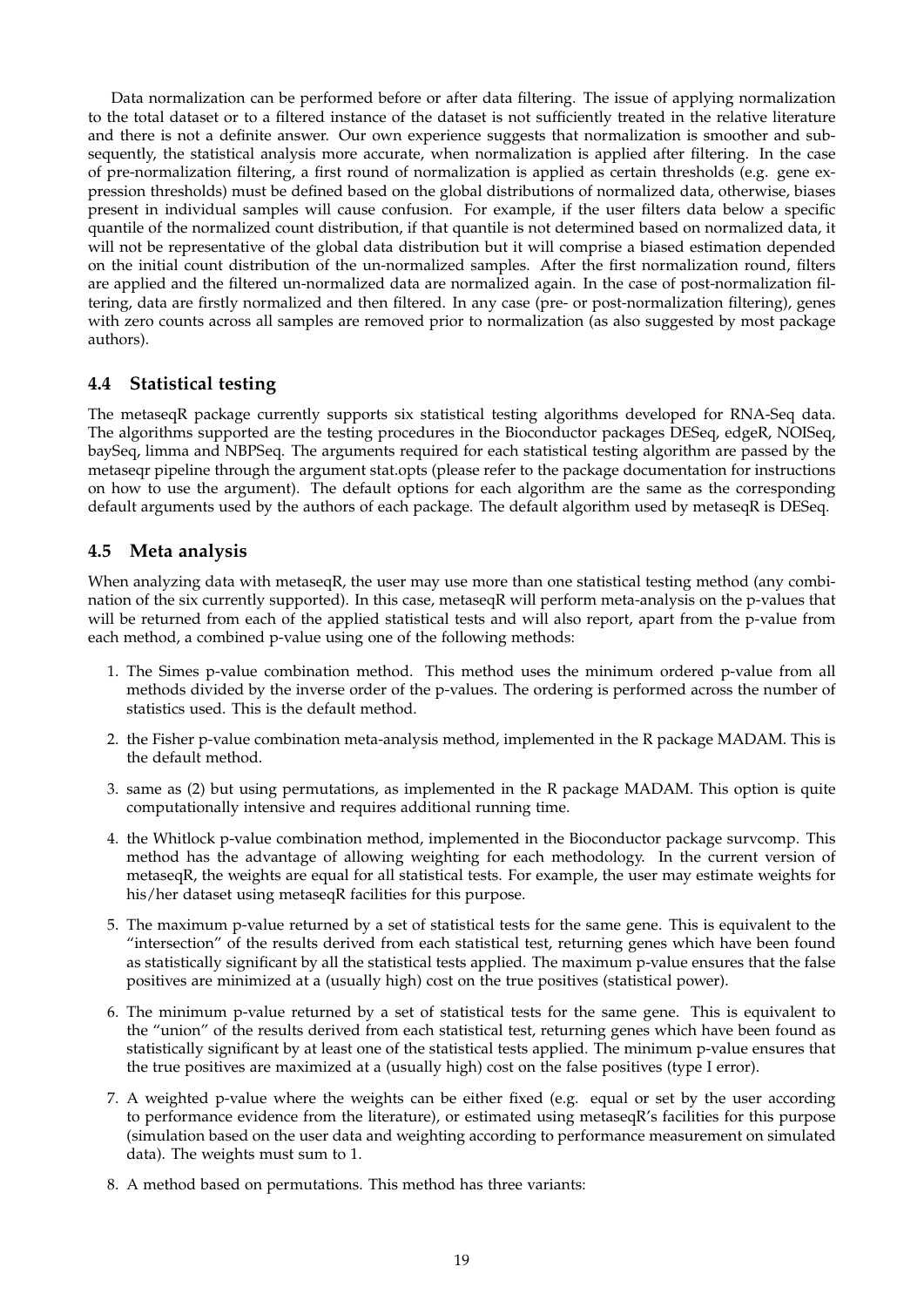- (a) In the first variant (dperm.min), an initial p-value vector is constructed for each gene, containing the minimum p-value resulted from the applied statistical tests (more lose, see above).
- (b) In the second variant (dperm.max), an initial p-value vector is constructed for each gene, containing the maximum p-value resulted from the applied statistical tests (more strict, see above).
- (c) In the third variant (dperm.weight), an initial p-vale vector is constructed for each gene, containing the convex linear combination of the p-values resulted from all the statistical tests applied for each gene. To construct the convex linear combination, a vector of weights is used, one for each statistical test, and the sum of all weights must be 1.

After the construction of the original combined p-value with one of the aforementioned variants a permutation procedure is initialed, where nperm permutations are performed across the samples of the normalized counts matrix, producing nperm permuted instances of the initial dataset. Then, all the chosen statistical tests are re-executed for each permutation. The final p-value is the number of times that the p-value of the permuted datasets is smaller than the original dataset. The p-value of the original dataset is created based on the choice of one. Generally, the permutation procedure usually requires a lot of time in order to yield accurate results (at least 10000 iterations especially in smaller datasets). Additionally, this method will NOT work when there are no replicated samples across biological conditions. In that case, the Simes method or one of the others should be used.

It should be noted that in the case of NOISeq, the significance value returned is not similar to the "classic" t-test like statistics, thus its inclusion to a meta-analysis should be handled and interpreted with caution. It should also be noted that the meta-analysis feature provided by metaseqR is currently experimental and does not satisfy the strict definition of "meta-analysis", which is the combination of multiple similar datasets under the same statistical methodology. Instead it is the use of multiple statistical tests applied to the same data so the results at this point are not guaranteed and should be interpreted appropriately. We are working on a more solid methodology for combining multiple statistical tests based on multiple testing correction and Monte Carlo methods.

## **5 References**

- 1. Anders, S., and Huber, W. (2010). Differential expression analysis for sequence count data. Genome Biol 11, R106.
- 2. Benjamini, Y., and Hochberg, Y. (1995). Controlling the False Discovery Rate: A Practical and Powerful Approach to Multiple Testing. Journal of the Royal Statistical Society Series B (Methodological) 57, 289-300.
- 3. Benjamini, Y., and Yekutieli, D. (2001). The control of the false discovery rate in multiple testing under dependency. Annals of Statistics 26, 1165-1188.
- 4. Chen, H., and Boutros, P.C. (2011). VennDiagram: a package for the generation of highly-customizable Venn and Euler diagrams in R. BMC Bioinformatics 12, 35.
- 5. Di, Y, Schafer, D. (2012): NBPSeq: Negative Binomial Models for RNA-Sequencing Data. R package version 0.1.8, http://CRAN.R-project.org/package=NBPSeq.
- 6. Fisher, R.A. (1932). Statistical Methods for Research Workers (Edinburgh, Oliver and Boyd).
- 7. Hardcastle, T.J., and Kelly, K.A. (2010). baySeq: empirical Bayesian methods for identifying differential expression in sequence count data. BMC Bioinformatics 11, 422.
- 8. Hochberg, Y. (1988). A sharper Bonferroni procedure for multiple tests of significance. Biometrika 75, 800-803.
- 9. Holm, S. (1979). A simple sequentially rejective multiple test procedure. Scandinavian Journal of Statistics 6, 65-70.
- 10. Hommel, G. (1988). A stagewise rejective multiple test procedure based on a modified Bonferroni test. Biometrika 75, 383-386.
- 11. Leng, N., Dawson, J.A., Thomson, J.A., Ruotti, V., Rissman, A.I., Smits, B.M., Haag, J.D., Gould, M.N., Stewart, R.M., and Kendziorski, C. (2013). EBSeq: an empirical Bayes hierarchical model for inference in RNA-seq experiments. Bioinformatics 29, 1035-1043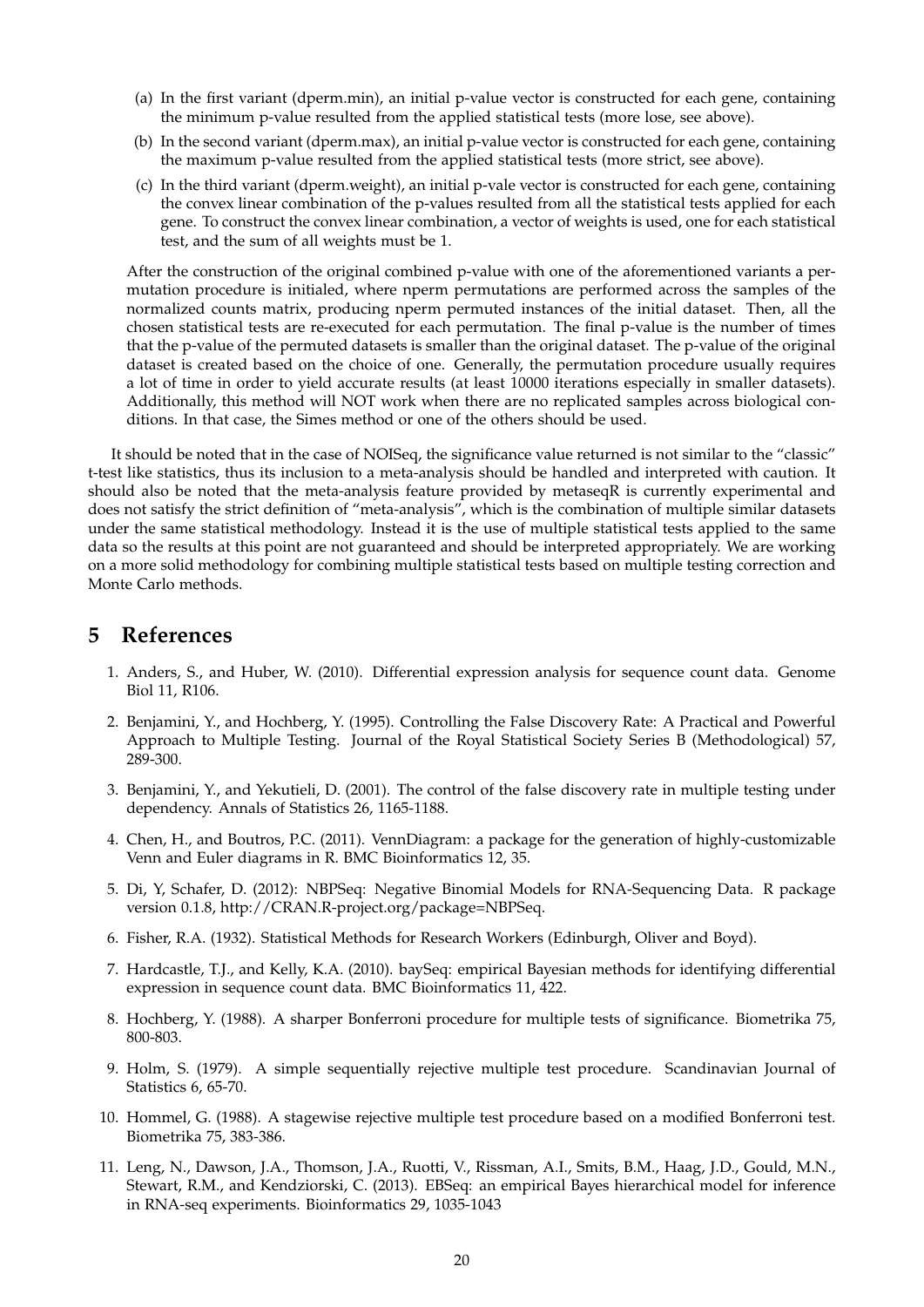- 12. Planet, E., Attolini, C.S., Reina, O., Flores, O., and Rossell, D. (2012). htSeqTools: high-throughput sequencing quality control, processing and visualization in R. Bioinformatics 28, 589-590.
- 13. Risso, D., Schwartz, K., Sherlock, G., and Dudoit, S. (2011). GC-content normalization for RNA-Seq data. BMC Bioinformatics 12, 480.
- 14. Robinson, M.D., McCarthy, D.J., and Smyth, G.K. (2010). edgeR: a Bioconductor package for differential expression analysis of digital gene expression data. Bioinformatics 26, 139-140.
- 15. Schroder, M.S., Culhane, A.C., Quackenbush, J., and Haibe-Kains, B. (2011). survcomp: an R/Bioconductor package for performance assessment and comparison of survival models. Bioinformatics 27, 3206-3208.
- 16. Shaffer, J.P. (1995). Multiple hypothesis testing. Annual Review of Psychology 46, 561-576.
- 17. Simes, R. J. (1986). An improved Bonferroni procedure for multiple tests of significance. Biometrika 73 (3): 751-754.
- 18. Smyth, G. (2005). Limma: linear models for microarray data. In Bioinformatics and Computational Biology Solutions using R and Bioconductor, G. R., C. V., D. S., I. R., and H. W., eds. (New York, Springer), pp. 397-420.
- 19. Storey, J.D., and Tibshirani, R. (2003). Statistical significance for genomewide studies. Proc Natl Acad Sci U S A 100, 9440-9445.
- 20. Tarazona, S., Garcia-Alcalde, F., Dopazo, J., Ferrer, A., and Conesa, A. (2011). Differential expression in RNA-seq: a matter of depth. Genome Res 21, 2213-2223.
- 21. Whitlock, M.C. (2005). Combining probability from independent tests: the weighted Z-method is superior to Fisher's approach. J Evol Biol 18, 1368-1373.

## **6 R session information**

```
## R version 3.1.2 (2014-10-31)
## Platform: x86_64-unknown-linux-gnu (64-bit)
##
## locale:
## [1] LC_CTYPE=en_US.UTF-8 LC_NUMERIC=C
## [3] LC_TIME=en_US.UTF-8 LC_COLLATE=C
## [5] LC_MONETARY=en_US.UTF-8 LC_MESSAGES=en_US.UTF-8
## [7] LC_PAPER=en_US.UTF-8 LC_NAME=C
## [9] LC_ADDRESS=C LC_TELEPHONE=C
## [11] LC_MEASUREMENT=en_US.UTF-8 LC_IDENTIFICATION=C
#### attached base packages:
## [1] grid stats4 parallel stats graphics grDevices utils
## [8] datasets methods base
##
## other attached packages:
## [1] zoo_1.7-11 VennDiagram_1.6.9
## [3] MADAM_1.2.2 metaseqR_1.4.13
## [5] qvalue_1.40.0 limma_3.22.2
## [7] DESeq_1.18.0 lattice_0.20-29
## [9] locfit_1.5-9.1 EDASeq_2.0.0
## [11] ShortRead_1.24.0 GenomicAlignments_1.2.1
## [13] Rsamtools_1.18.2 GenomicRanges_1.18.4
## [15] GenomeInfoDb_1.2.4 Biostrings_2.34.1
## [17] XVector_0.6.0 IRanges_2.0.1
## [19] S4Vectors_0.4.0 BiocParallel_1.0.0
## [21] Biobase_2.26.0 BiocGenerics_0.12.1
##
## loaded via a namespace (and not attached):
```